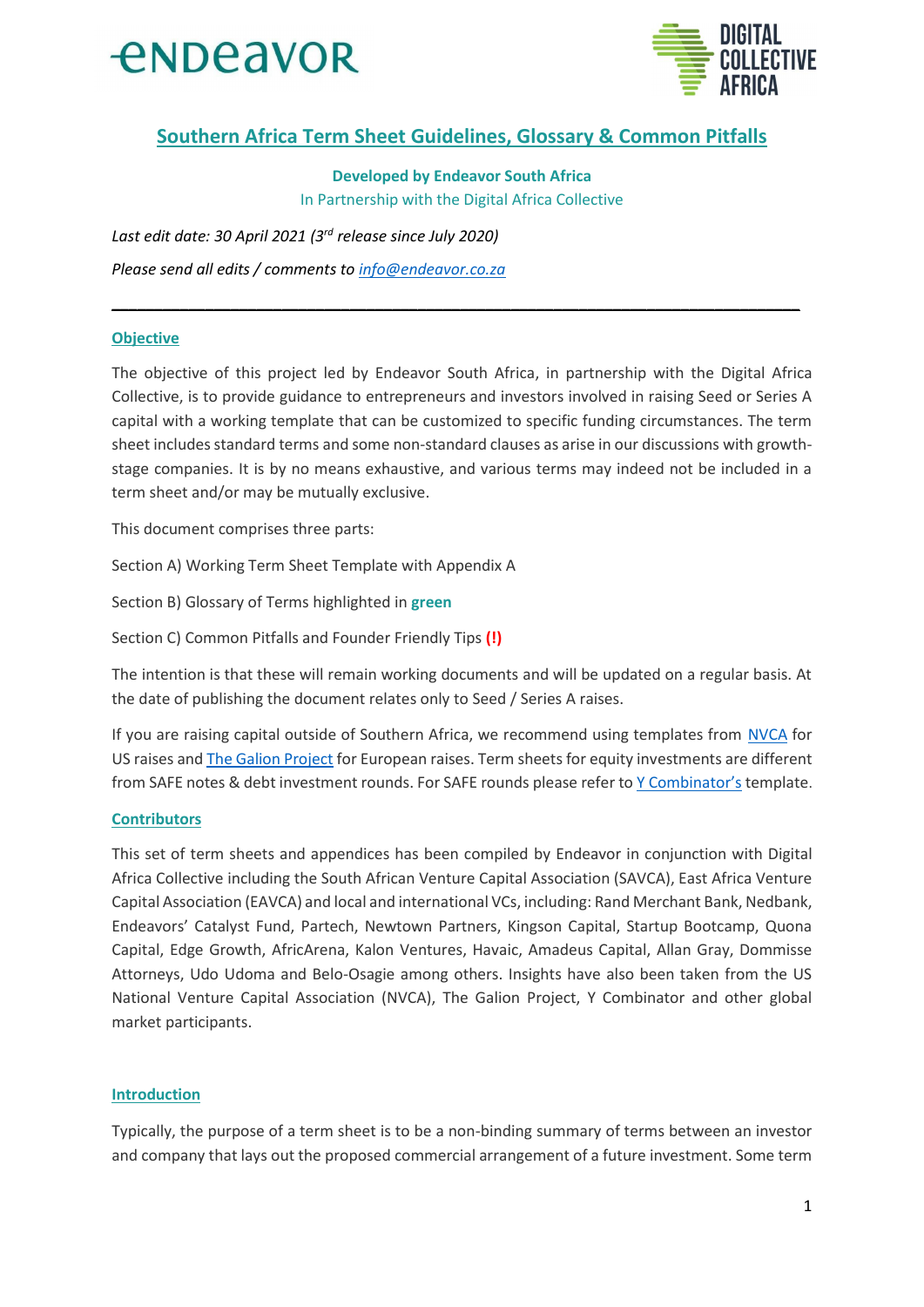

sheets may state that all terms are binding, however it is typical for some terms (confidentiality, exclusivity/no shop, etc) to be legally binding despite the outcome of the transaction.

Once finalised, the term sheet is converted into long-form legal agreements. Negotiating and finalizing clear term sheets in advance is critical to save you time and resources in the legal process.

#### **How to use this Document**

This is a guidance term sheet template that should be seen as a working document. We strongly recommend that you work through all of the terms with your legal counsel and advisors before finalizing any term sheet document. (!)

Note that the document contains most of the terms that we find in term sheets in Southern Africa but is not an exhaustive list. The document allows for the user to include company and transaction-specific values and to make any amendments to the terms, including removing them entirely. We encourage you to understand the meaning of each term to ensure that any omissions serve the purpose of your raise.

Terms in green appear in the glossary in Section B. Terms linked to a (!) are to be handled with caution and are dealt with in more detail in Section C. Common Pitfalls and Founder Friendly Tips. Items in [closed brackets] are optional or require additional detail.

### **Disclaimer**

This indicative term sheet document, its commentary and annexures are intended to serve as a starting point only and should be tailored to meet your specific capital raising requirements. This document should not be construed as legal advice for any particular facts or circumstances. Note that this sample document may present a range of (often mutually exclusive) options with respect to particular deal provisions.

None of the opinions stated in this document are necessarily any of the individual views of the contributing parties. Always check the terms in your agreements with a legal expert, despite the nonbinding nature of a term sheet. Neither Endeavor nor the contributing parties may be held liable for losses incurred by the use of any part of this document.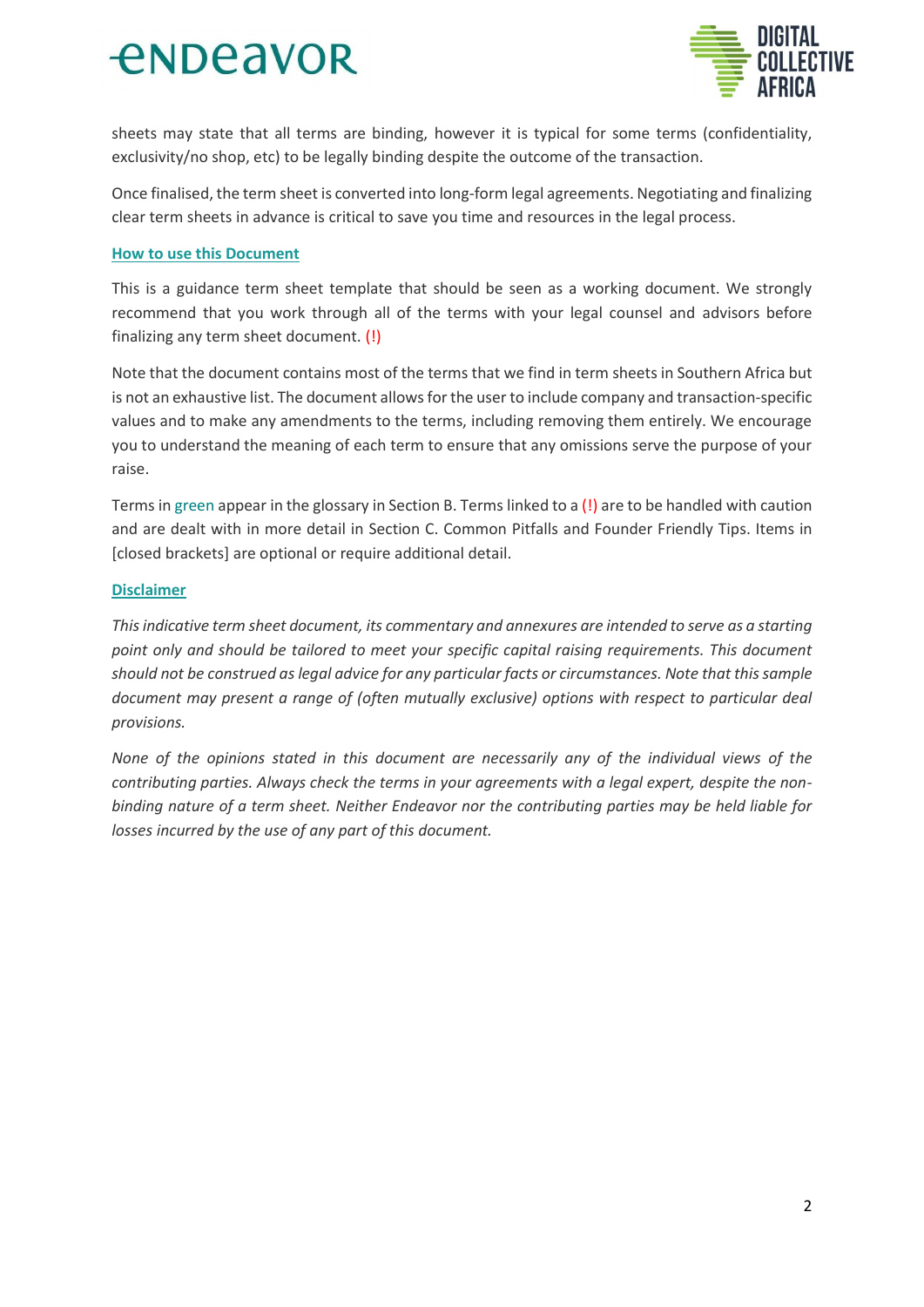



### **SECTION A: Template Term Sheet For Guidance Purposes**

## **TERM SHEET FOR SERIES [A] INVESTMENT IN [NAME OF ISSUER / COMPANY]**

This Term Sheet represents the principal terms of a proposed Series [A] investment in [NAME OF COMPANY], a South African private company, and does not constitute a legally binding agreement and remains subject to completion of due diligence and negotiation and execution of the definitive agreements. The intention of this document is to facilitate discussions, negotiations and agreement in principle of key terms. Should agreement be reached, the Parties intend to formalize legally binding obligations through definitive agreements.

In consideration of the time and expense devoted and to be devoted by the Investors with respect to this investment, the Confidentiality and Exclusivity / No Shop, Expenses, Confidentiality and Applicable Law provisions of this Term Sheet (the "Binding Provisions (!)<sup>1</sup>") shall be binding on the Company whether or not the financing is concluded.

Other than the Binding Terms, the Parties agree that the provisions of this Term Sheet are not binding on, and do not create legal rights or obligations on the part of either Party. The Parties agree to proceed at their own risk and expense regarding the subject matter of this Term Sheet until the execution of one or more definitive agreements in respect of any potential investment or termination of this Term Sheet, whichever is earlier.

#### **KEY TERMS**

| <b>Issuer</b>   | [Name of Company] (the "Company"), registration number [                                                                                       |               |  |                                        |
|-----------------|------------------------------------------------------------------------------------------------------------------------------------------------|---------------|--|----------------------------------------|
| Founder[s]      | [Founder 1]<br>[Founder 2]<br>(collectively the "Founder[s]").                                                                                 |               |  |                                        |
| <b>Investor</b> | [Investor name]                                                                                                                                |               |  |                                        |
| Co-Investor[s]  | [Investor 1], registration number [<br>[Investor 2], registration number [<br>(collectively the "Investor(s)" or the "Preferred Shareholders") |               |  |                                        |
|                 | <b>Investors</b>                                                                                                                               | <b>Shares</b> |  | Number of [Series A] Amount subscribed |
|                 |                                                                                                                                                |               |  | P / C                                  |

|              | <b>Shares</b> |              |
|--------------|---------------|--------------|
|              |               | ć<br>R/      |
|              |               | ċ<br>R       |
|              |               | R            |
| <b>TOTAL</b> |               | $\mathsf{R}$ |

**Type of Investment** 

Preferred Shares<sup>2</sup> Financing

 $\frac{1}{1}$  (!) carries an alert and is referenced in Endeavor's separate section C document on pitfalls to watch out for when raising capital. It is common to agree a period of time in which the Company will agree not to engage with other investors while the current investor conducts due diligence and incurs expenses in that regard.

<sup>&</sup>lt;sup>2</sup> Text in green is defined in Section 2: Glossary.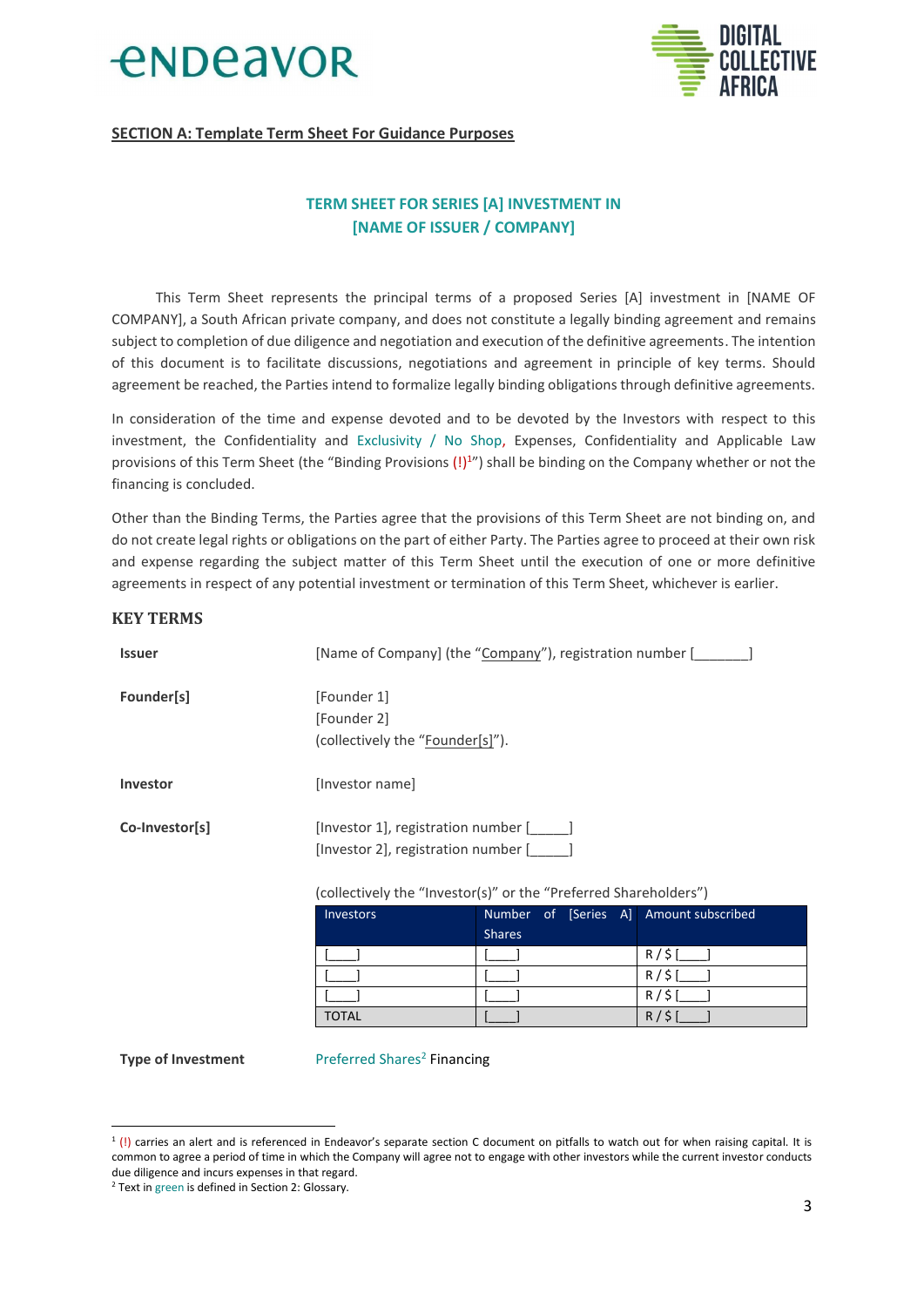



| <b>Investment Amount</b>        |                                                                                                                                                                                             |
|---------------------------------|---------------------------------------------------------------------------------------------------------------------------------------------------------------------------------------------|
| <b>Number of Shares</b>         | ] Preferred Shares, being [<br>] % of the issued Shares in the<br>Company after these Shares have been issued.                                                                              |
| <b>Purchase Price per Share</b> | $[R/\$$ ]<br>(based on the Valuation and Capitalisation as set out below)                                                                                                                   |
| <b>Valuation of the Company</b> | Pre-Money Valuation: [R / \$ _______]<br>Post-Money Valuation: [R / \$ _______]                                                                                                             |
| Capitalisation/Shareholding     | See Annexure A for pre-investment shareholding ("Cap Table") and post<br>investment Cap Table                                                                                               |
| <b>Use of Funds</b>             | The proceeds of the subscription shall be used by the Company in accordance<br>with [a Board-approved] budget and business plan prepared by the Company<br>and adopted by the shareholders. |
|                                 | The Company will not use the Investor's funds to settle outstanding<br>Shareholder Loans or buy shares from existing shareholders <sup>3</sup> .                                            |
| <b>Board of Directors</b>       | The Investor(s) will require [one] Board seat as part of the financing, [or be<br>entitled to elect their own proxy to the Board], [in accordance with the<br>Company's MOI]. <sup>4</sup>  |
| <b>Shareholder Voting</b>       | The Investor(s) will have the right to the number of votes equal to the number<br>of shares of Common Stock that would be issuable upon conversion of each<br>share of Preferred.           |

#### **TERMS OF THE PREFERRED SHARES**

Liquidation Preference / Liquidity Should a liquidity event with respect to the Company occur, the Preference (!)<sup>5</sup> Investor(s) shall be entitled to repayment of their investment amount [recommendation: 1.0x, non-participating preference], plus any amounts

<sup>&</sup>lt;sup>3</sup> In most Seed, Series A and Series B funding rounds investors will not allow new funds raised to be used for "secondaries" - i.e. buying out existing shareholders or settling shareholder loans. Investors want their capital to be used exclusively for business growth. In later stage rounds (C+) founders may be entitled to sell some of their shareholding as compensation for the value created in the business.

<sup>&</sup>lt;sup>4</sup> A Board seat is frequently required by lead investors (follow funders may not be entitled to a Board seat). This is governed by the Company's MOI and may refer to a Board seat for every x% shares held by an investor. It is reasonable for the Investor's nominee to be considered and accepted by the Company board, to ensure that the Investor director is a good fit, or a valuable addition to the board dynamic.

<sup>&</sup>lt;sup>5</sup> Liquidation preferences may not appear in early stage term sheets. There are also many variations of this clause. Where present in a term sheet we recommend a 1x non-participating liquidation preference. In some cases, investors will choose that 10-20% of all cash received on a liquidation event is distributed pro rata to all shareholders (including ordinary). Thereafter, preference shareholders receive 1x the par value of their remaining shares before proceeds are distributed to ordinary shareholders. A participating preferred may also include a cap to the Preferred shareholders once they have received their capital. (!)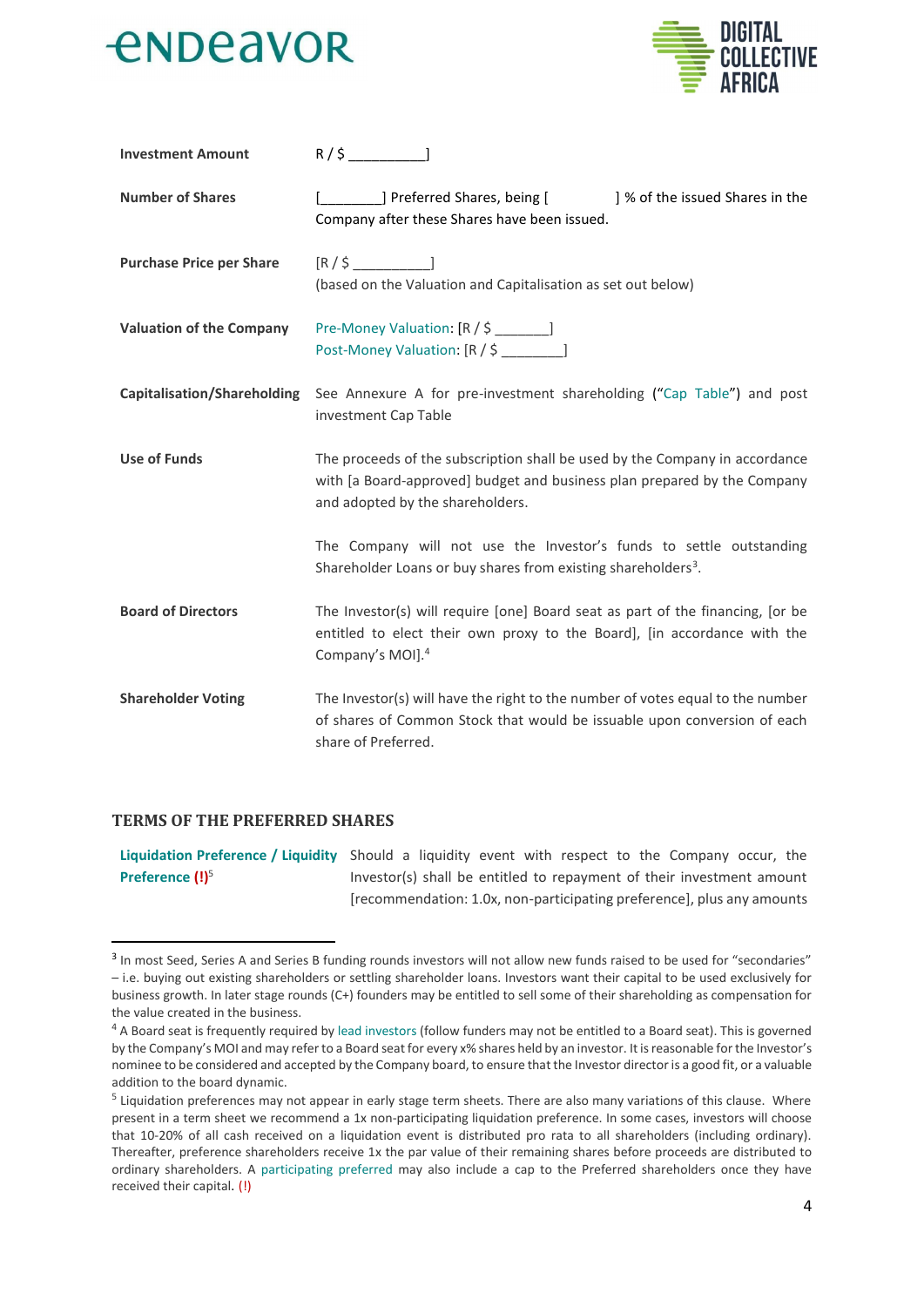

loaned to the company and dividends declared but not paid prior to any distribution to the Common Stock shareholders. This means that the investor will receive the greater of (a) the liquidation preference and (b) the amount they would have received if they held ordinary shares.

A liquidity event<sup>6</sup> will be any of the following:

|                                     | The sale, acquisition or merger of the Company;<br>$\bullet$<br>A sale of the majority of the Company's assets or its intellectual<br>$\bullet$<br>property or the equivalent to 51% or more of the shares in the<br>Company;<br>A change of control of the Company (caused by the shareholders<br>$\bullet$<br>selling their shares - like in an exit - or the Company issuing<br>significant shares to new shareholders);<br>The sale of all or substantially all of the Company's assets; and<br>$\bullet$<br>Liquidation of the Company.<br>$\bullet$ |
|-------------------------------------|-----------------------------------------------------------------------------------------------------------------------------------------------------------------------------------------------------------------------------------------------------------------------------------------------------------------------------------------------------------------------------------------------------------------------------------------------------------------------------------------------------------------------------------------------------------|
| <b>Conversion</b>                   | The [Series A] Preferred Stock may convert at the option of each Investor<br>into Ordinary Stock at any time. The conversion rate will be [1:1] initially,<br>subject to customary adjustments <sup>7</sup>                                                                                                                                                                                                                                                                                                                                               |
| <b>Automatic Conversion</b>         | Each share of Preferred Stock will automatically convert into common<br>stock, at the then applicable conversion rate, upon:<br>The closing of a firmly underwritten public offering of common<br>i.<br>stock, at a price per share to the public of at least $[-x]$ the<br>[Series A] Preferred Stock purchase price.                                                                                                                                                                                                                                    |
| [Dividends ] <sup>8</sup> !         | Dividends will be paid on the [Series A] shares on an as-converted basis<br>when and if dividends are paid to the Ordinary shareholders.                                                                                                                                                                                                                                                                                                                                                                                                                  |
|                                     | [ %] if and when declared by the Board of Directors, prior and in<br>preference to payment of dividends on any other class of shares.                                                                                                                                                                                                                                                                                                                                                                                                                     |
| <b>INVESTOR PROTECTIONS</b>         |                                                                                                                                                                                                                                                                                                                                                                                                                                                                                                                                                           |
| <b>Anti-Dilution Provisions (!)</b> | The [Series A] Preferred Investors will have broad-based weighted                                                                                                                                                                                                                                                                                                                                                                                                                                                                                         |

average anti-dilution protection. 9

<sup>&</sup>lt;sup>6</sup> This would normally be qualified to the extent that there are cashflows. Certain mergers or CoC events won't lead to cashflows, meaning the non-participating wording you have here will effectively be a notional put against the company AND allow the investor to keep their shares, meaning its becomes participating.

<sup>7</sup> In case of preferred issuances, customary adjustments for splits, stock dividends, combination, or similar events would include anti-dilutive adjustments  $-i$ t's a more elegant way implementing the protection.

<sup>&</sup>lt;sup>8</sup> Dividends usually need to be approved by a preference shareholders majority as well – you want this or the workaround is that preferred holders will ask for cumulative dividends - which is best avoided.

<sup>&</sup>lt;sup>9</sup> While this is a conventional term in Series A investments, the Company should be very clear on the consequences of having to raise funds at a lower valuation in future. This is the recommended calculation methodology for anti-dilution provisions. There may however be variations to this provision according to stage of investment and class of shares. Investors may include a "ratchet warrant" alternative. A ratchet is attached to each share that reprices the investment on a down round. It is advisable to use a worked example with numbers that are signed off. (!)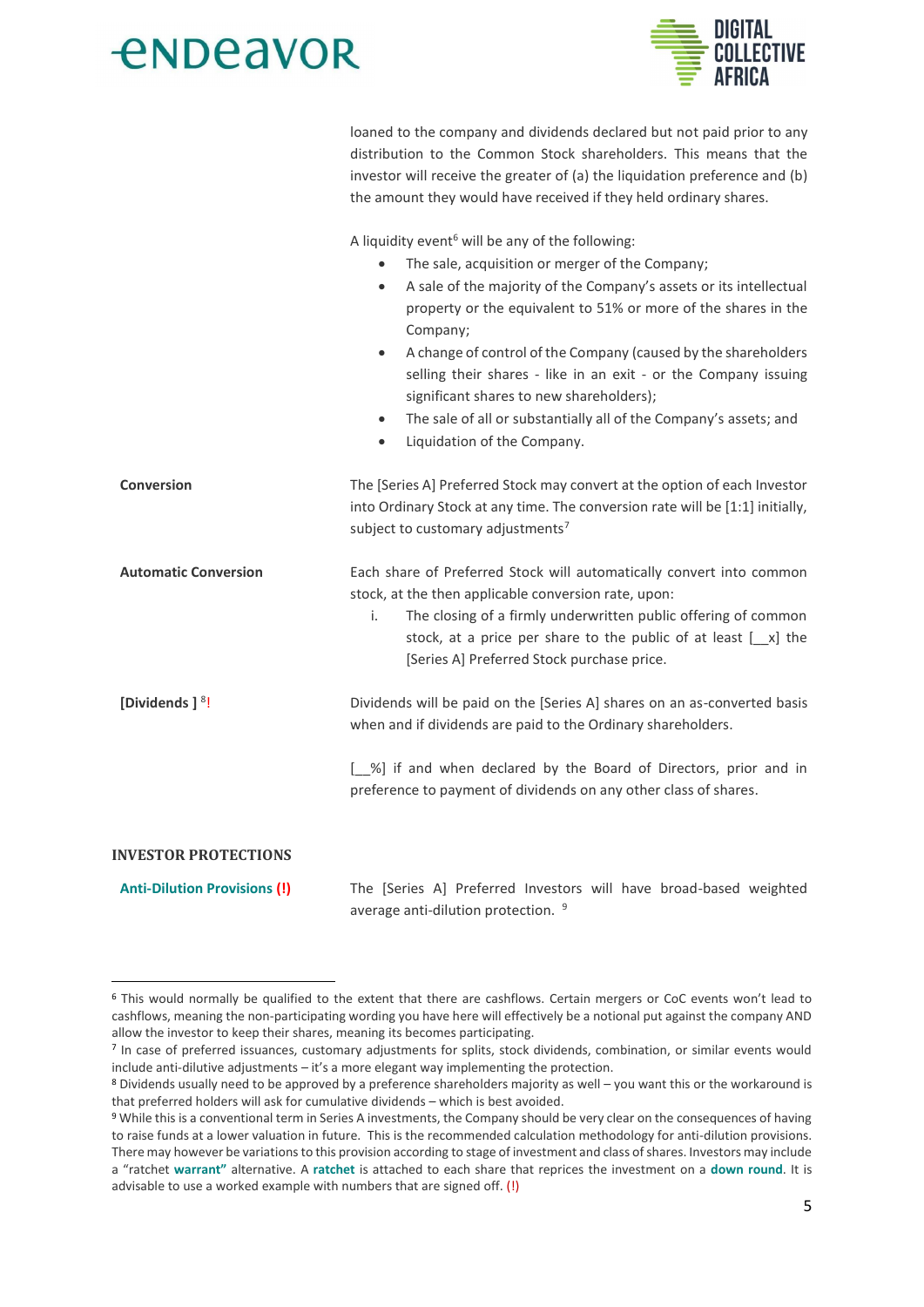



Weighted Average Anti-Dilution Basis: If the Company issues shares in the future at a lower price than the price paid by the [Series A] Investors, then the [Series A] Investors' conversion right will change so that on conversion they will be entitled to convert each of their shares into more than 1 Ordinary Share. Effectively, they will be able to convert their investment amount into Ordinary Shares at a lower price, giving them more Ordinary Shares. This "anti-dilution right" will take into account both the price of the new share issuance, and the number of shares issued. The formula that will be followed is:

$$
CP_2 = CP_1 * (A+B) / (A+C)
$$

- $CP<sub>2</sub>$  = Series A Conversion Price in effect immediately after new issue
- $CP<sub>1</sub>$ = Series A Conversion Price in effect immediately prior to new issue
- A = Number of shares of Common Stock deemed to be outstanding immediately prior to new issue (includes all shares of outstanding common stock, all shares of outstanding preferred stock on an as-converted basis, and all outstanding options on an as-exercised basis; and does not include any convertible securities converting into this round of financing)
- <sub>B</sub> = Aggregate consideration received by the company with respect to the new issue divided by  $CP<sub>1</sub>$
- $\mathcal{C}$ = Number of shares of stock issued in the subject transaction]

**Protective Provisions (!)** Protective provisions will only apply to holders of at least [10%] of total issued Preferred Stock

> For as long as any Preferred Stock is outstanding, consent of at least [50% - 75%] of the Preferred Investors and [50% - 75%] of the Ordinary Shareholders will be required for any action that involves [these depend on context, select any / all provisions below<sup>10</sup>]:

- setting up or acquiring any subsidiary branch otherwise than in  $\mathbf{i}$ the ordinary course of business;
- any changes to the company's issued share capital, any changes ii. to the par value, or the rights attached to any of the shares or any reorganisation (including but not limited to any consolidation, sub-division, conversion or re-classification of any class of shares) of the company's share capital;
- iii. acquisition of any material business or material assets outside of the ordinary course of the Company's business;
- iv. the sale or transfer by the Company of all or substantially all of

<sup>&</sup>lt;sup>10</sup> Note that this is a comprehensive list and many terms may be negotiated out of a term sheet. Thresholds may vary substantially and protections may only be offered to investors with a minimum shareholding (e.g. 10%) of total equity or a certain class. Generally the ask is for protection on changes of business. (!)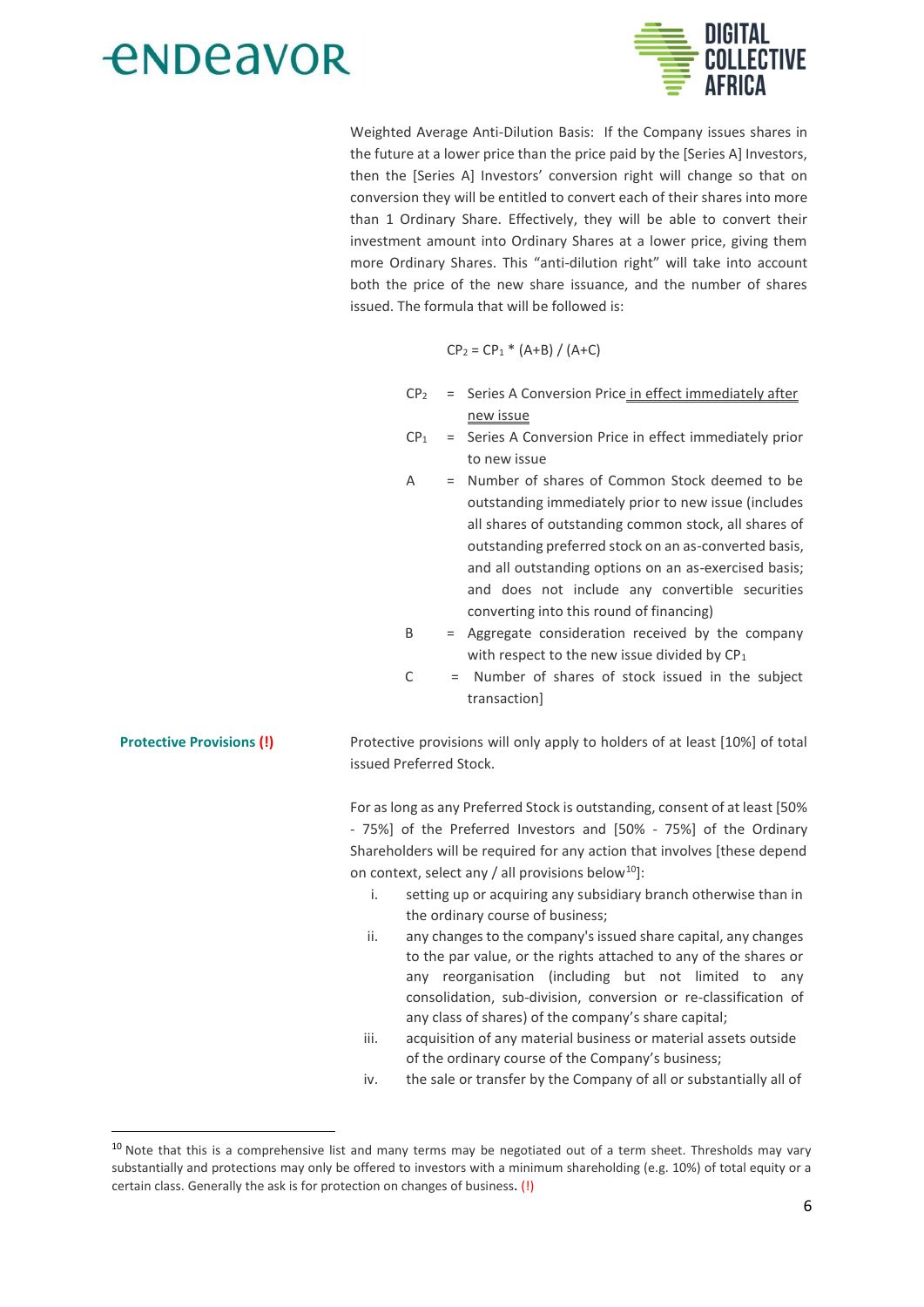

its assets or intellectual property;

- providing any guarantee or suretyship for the obligations of  $\mathbf{v}$ any third party;
- any amalgamation, merger, restructuring or reorganization; vi.
- vii. incurring of any liability other than in the ordinary course of conduct of the Company's business;
- viii. entering into any contract or transaction by the Company outside the ordinary course of its business;
- ix. giving any mortgage, pledge, notarial bond or other encumbrance over the assets of the Company;
- any transaction with any of the direct/indirect Shareholders of X. the Company (i.e. related parties);
- xi. borrowing money, except as provided for in budgets which have been approved by the Board;
- xii. any capital expenditure and/or investment not provided for in any budget which has been approved by the Board, if it is in excess of [R100,000];
- pensions, gratuities or allowances to anyone otherwise than in xiii. terms of a fund which the Company has established or joined; and
- xiv. the lease or purchase of property or the hire of any material assets of whatever nature, if not provided for in any budget which has been approved by the Board;
- the directors' remuneration; **XV**
- xvi. the annual operating budget;
- xvii. any amendment of the MOI;
- commencing or take any steps towards commencing any xviii. liquidation, winding up or bankruptcy, reorganisation, composition with creditors or other analogous insolvency proceeding of the company;
- xix. any increase in the number of Shares reserved for issuance to employees and consultants;
- the creation or issue by the Company of any debt instruments, XX. debentures or loan stock;
- the capitalisation of any profits or the issue of capitalisation or xxi bonus shares or any rights issue;
- xxii. hiring/Firing CEO/CFO
- hiring executives with base compensation of more than [RX xxiii. usually set]

While not requiring investor approval, the Company will in good faith notify investors of the following matters in writing:

- i. Litigation involving the company where the aggregate claim is greater than [R100,000]
- ii. Any change in the Company's name, financial year, accounting policies or auditor
- iii. Any incurring by the Company of material foreign exchange exposure, other than in the normal course of business;
- Other matters as agreed between the Parties. iv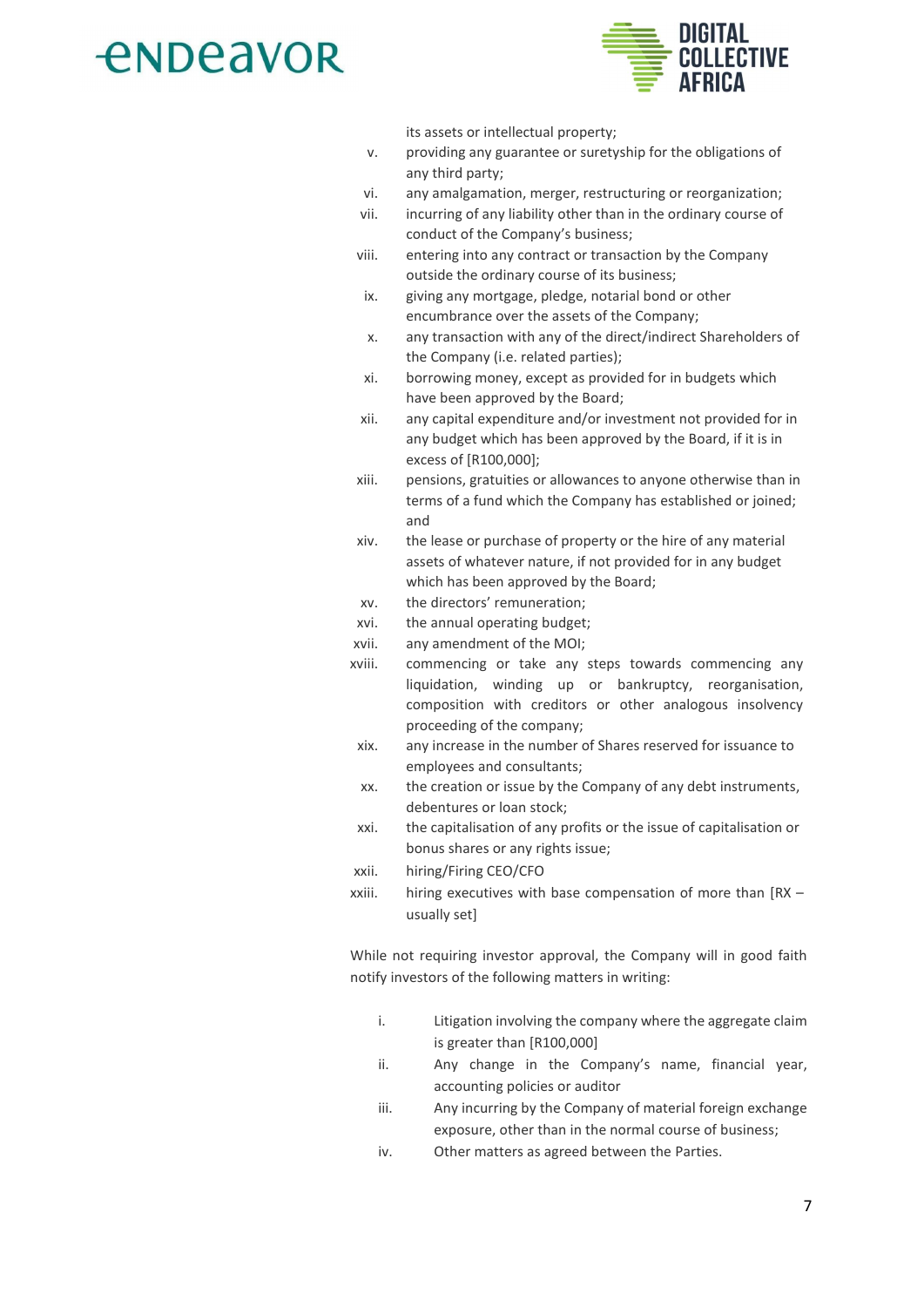



| <b>Pre-emptive Rights</b> | Any Shareholder who wants to sell their shares (and if they are permitted<br>to sell their shares), must first offer them to the other shareholders. No<br>shares can be sold to any third party unless they are offered to the<br>existing shareholders on the same terms.                                                                                                                                                                                                                                                                                                                              |
|---------------------------|----------------------------------------------------------------------------------------------------------------------------------------------------------------------------------------------------------------------------------------------------------------------------------------------------------------------------------------------------------------------------------------------------------------------------------------------------------------------------------------------------------------------------------------------------------------------------------------------------------|
|                           | [or]                                                                                                                                                                                                                                                                                                                                                                                                                                                                                                                                                                                                     |
|                           | Fresh issue of shares: first offer in writing to each shareholder of the<br>Company the right to subscribe for that number of the shares of the<br>proposed issue pro rata to the shares held by such shareholder on a fully<br>diluted basis.                                                                                                                                                                                                                                                                                                                                                           |
|                           | Transfer of shares [same as fresh issue]: the Board shall provide a notice<br>of the offer to all shareholders. The relevant shares up for offer will then<br>be offered for purchase first to the Major Shareholders (owning at least<br>[5%] of the Ordinary Shares of the Company on a fully diluted basis) on<br>the terms set out in offer notice in the proportions in which the Major<br>Shareholders hold shares on a fully diluted basis and second, to each<br>preference shareholder who is not a Major Shareholder in the<br>proportions in which they hold shares on a fully diluted basis. |
| <b>Drag Along</b>         | If a third party offers to buy [75%] of the Company and the Board, [75%]<br>of the Preferred Investors and [75%] of the Ordinary Investors agree, then<br>all the shareholders must sell their shares to that party on the same<br>terms <sup>11</sup> .                                                                                                                                                                                                                                                                                                                                                 |
| <b>Tag Along</b>          | In the event that a third party offers to purchase more than [10%] [lowest<br>shareholding held by key founder but affects liquidity] of the fully diluted<br>share capital of the Company, all other shareholders to whom the offer<br>to purchase was not made will be entitled to sell their shares on the same<br>terms pro rata.                                                                                                                                                                                                                                                                    |
| <b>Pro rata Rights</b>    | Holders of [Series A] Preferred Stock will be entitled to pro rata rights to<br>participate in subsequent rounds of financing of the Company. In<br>addition, should any Investor choose not to purchase its full pro rata<br>share, the remaining Investors shall have the right to purchase the<br>remaining pro rata shares.                                                                                                                                                                                                                                                                          |
| [Forced Sales]            | Any shareholder who experiences the following events will be forced to<br>sell their shares to the other shareholders, at a market value agreed<br>between the Parties or determined by the Auditors:<br>In the case of an employee shareholder, termination of<br>$\bullet$<br>employment (subject to the Forced Sale provisions for<br>Founders)                                                                                                                                                                                                                                                       |

 $11$  See Section B Glossary and C. Common Pitfalls and Guidance for ways to think about Tag along and drag along clauses.<br>Tag along and drag along thresholds are sometimes heavily negotiated.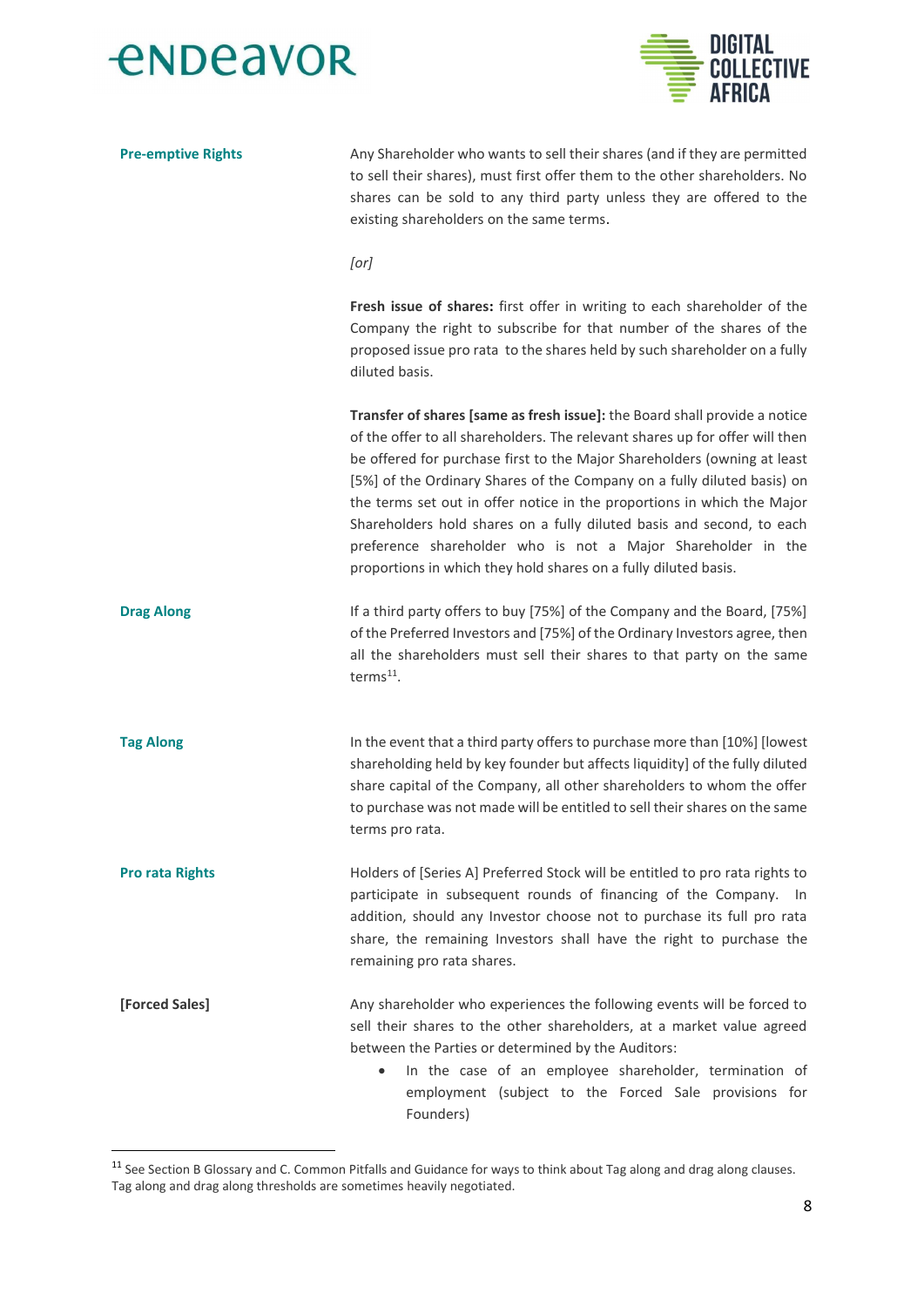



[Employee Incentive Scheme] (!)

The Company undertakes to set up an employee incentive scheme within [6-12 months] of the investment. [5-10%] of ordinary shares will be set aside for the employee incentive scheme.<sup>12</sup>

#### **FOUNDER RESTRICTIONS**

| <b>Founder Vesting<sup>13</sup> (!)</b> | Founders' shares will "vest" over a [four] year period on the following<br>basis:<br>[25%] after [12] months<br>$\bullet$<br>All the rest in equal fractions over the next [36] months<br>$\bullet$                                                                                                                                                                            |
|-----------------------------------------|--------------------------------------------------------------------------------------------------------------------------------------------------------------------------------------------------------------------------------------------------------------------------------------------------------------------------------------------------------------------------------|
|                                         | If a Founder leaves before the end of that period, the Company [or active]<br>Co-Founders or [Series A] investors] will be entitled to purchase back all<br>the Founder's "unvested" shares for [R0.01 (one cent)] each. Unvested<br>Shares means the percentage of the Founder's total shareholding in<br>proportion to the four-year period remaining when a Founder leaves. |
|                                         | As an exception to the above, in case of dismissal of a Founder for willful<br>misconduct. <sup>14</sup>                                                                                                                                                                                                                                                                       |
| Founder Lock Up (!)                     | No Founder can sell their shares until they are fully vested and must<br>follow the Pre-Emptive Rights provision.                                                                                                                                                                                                                                                              |
| Share Lock Up (!)                       | No security may be transferred by the Founders until the [fourth]<br>anniversary of Closing, [except for transfers by the Founders (i) not<br>exceeding [10 to 15%] in the aggregate, of the securities held by each of<br>them at the Closing date, or (ii) being subject to Leaver or Drag Along.]                                                                           |
| <b>NEXT STEPS</b>                       |                                                                                                                                                                                                                                                                                                                                                                                |
| <b>Conditions Precedent</b>             | Closing Conditions <sup>15</sup> :                                                                                                                                                                                                                                                                                                                                             |

<sup>&</sup>lt;sup>12</sup> Be aware of the dilutive effect of ESOPs - typically investors require the ESOP to be included as part of their "fully diluted" shareholding, meaning that the ESOP pool of shares dilutes the founders, but not the Investors. Therefore, the Series A will dilute the Founders twice (firstly by the creation of the ESOP pool of shares, and second when the Series A investors are issued their shares). It is therefore crucial that the Founders agree to an ESOP pool size that is big enough to incentivize their key employees, but not so big that it over-dilutes the Founders. See additional guidance in Section C Common pitfalls.

<sup>&</sup>lt;sup>13</sup> Founder vesting does not always appear in term sheets, but it can be present and have serious consequences for founders. In the South African environment investors can waive vesting schedules in favour of founder lock-ups. Generally these are seen to be mutually exclusive.

<sup>&</sup>lt;sup>14</sup> The wilful misconduct must be shown to have material impact on the value of the Company. However, this may still not justify a forced sale at nominal value because it ignores the value created by the founder. If this is raised by investors, expect it to be carefully negotiated and only agreed as part of a quid pro quo in the context of other negotiations. Bad Leaver" provisions are contentious and designed to (a.) discourage Founders from leaving for any reason and (b.) to penalize Founders where they act against the interests of the Company. Recommend that these terms are clearly defined so that Founders understand the cost of leaving within the vesting period for any reason (i.e. Founders may lose all shares and/or receive well below the market value for their shares if their exit falls within a "Bad Leaver" definition.

<sup>&</sup>lt;sup>15</sup> These may reasonably include other deal / investor specific conditions precedent and positive undertakings.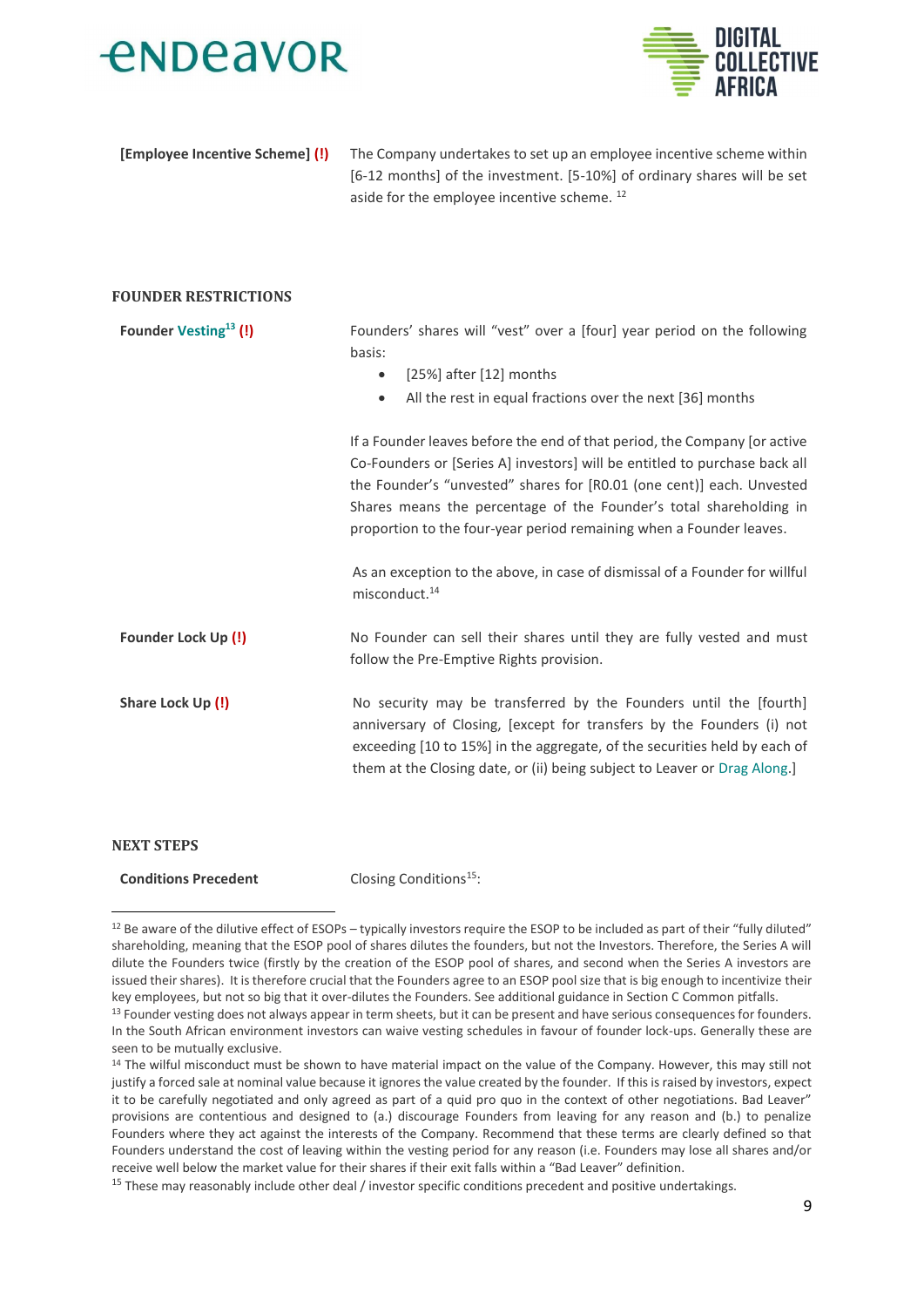

- a) Satisfactory completion of due diligence (commercial, technical, legal, tax, social, financial and accounting due diligences covering usual matters);
- b) Negotiation of customary legal documentation in compliance with this term sheet (including a simplification / modification of the Company's by-laws, to the extent relevant);
- c) Approval of the proposed investment / definitive agreements by the [Series A] Investor[s]' respective investment committees or other competent bodies, if applicable;
- d) Receipt by the Investors of anti-money laundering documents reasonably satisfactory to them:
- e) Receipt of waiver of any existing pre-emptive/anti-dilution rights and/or other necessary approvals and consents;
- f) Execution by all the Shareholders and all the holders of securities of the Company of the Agreement or of a Short-Form Agreement as the case may be and agreement between the parties regarding any other documentation (including corporate documentation);
- g) No unanticipated material adverse events.

#### **Board of Directors** At all times will not consist of less than [x<sup>16</sup>] Board of Directors.

Each shareholder of the Company, other than the Founders, shall have the right to nominate, remove and replace [one] director to the Board in respect of each complete tranche of [10%-15%] of the issued shares in the Company on a fully diluted basis, held by the shareholder.

The Founders [Or: Ordinary Shareholders] will be entitled to nominate, remove and replace [X] directors to the Board. [Or: Each Founder shall have the right to nominate, remove and replace one director to the Board in respect of each complete tranche of [5%] of the issued shares in the Company, on a fully diluted basis, held by the Founder.]

Each Director will vote the number of shares held by the Shareholders who appointed him/her, divided by the number of directors appointed by that Shareholder who actually vote on any matter.

Each Director will have [one] vote, provided that if a shareholder is entitled to nominate more than one director but has not done so, or the additional directors do not vote, then the director voting will have the number of votes as equal to the number of directors which such shareholder was entitled to nominate.

The board of directors will meet at least quarterly.

<sup>&</sup>lt;sup>16</sup> Would usually suggest having a minimum of three directors as having 2 directors can usually result in deadlock situations which can often be difficult to resolve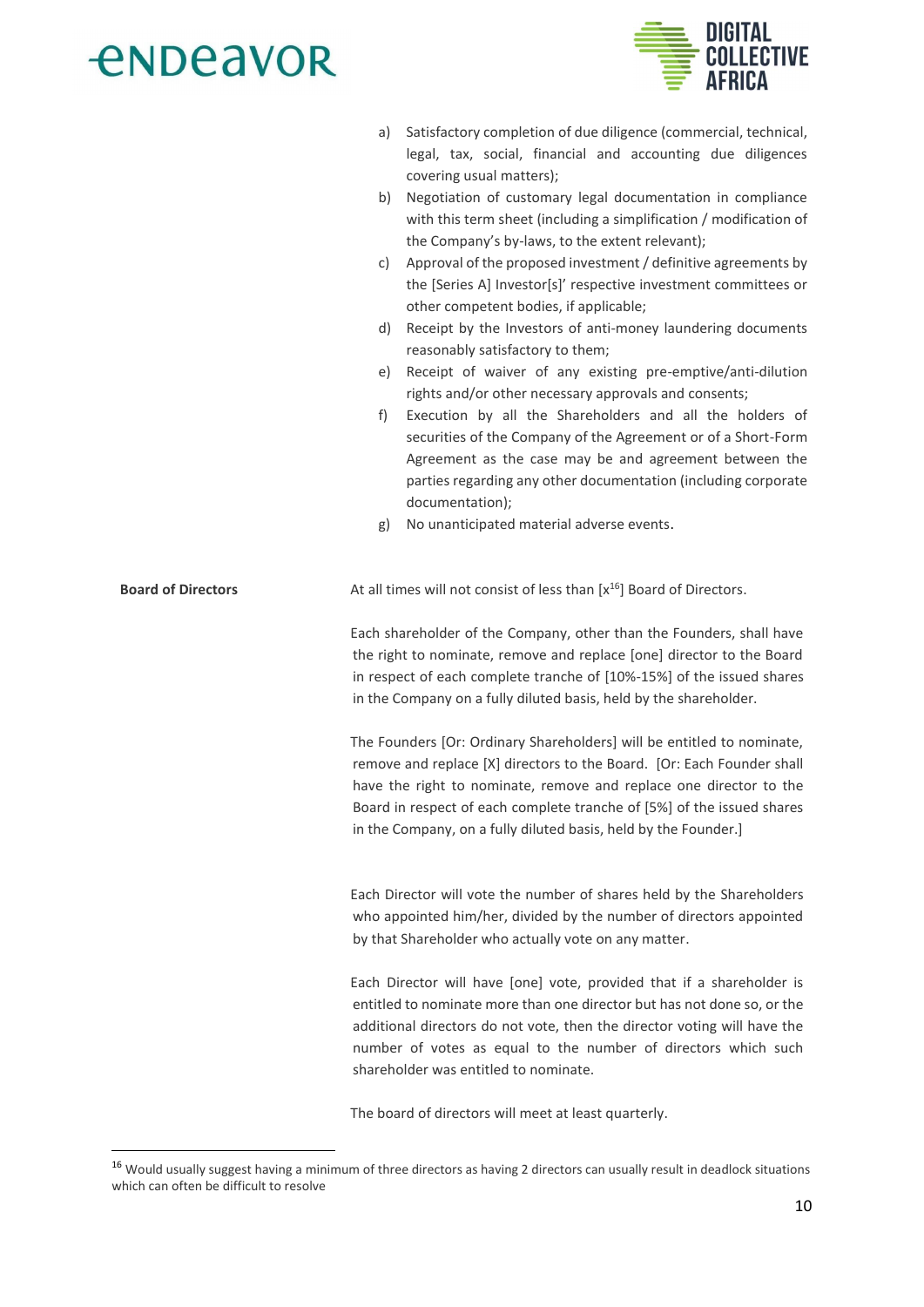

| [Definitive Agreements]          | The various legal agreements to be entered into by the parties in<br>connection with the transaction, include, but are not limited to:                                                                                                                                                                                                                                                                                                                                                                                                                                                                                                                           |  |  |
|----------------------------------|------------------------------------------------------------------------------------------------------------------------------------------------------------------------------------------------------------------------------------------------------------------------------------------------------------------------------------------------------------------------------------------------------------------------------------------------------------------------------------------------------------------------------------------------------------------------------------------------------------------------------------------------------------------|--|--|
|                                  | a) a share subscription/purchase agreement setting out the terms and<br>conditions of the Investor's acquisition of shares in the company;<br>b) a shareholders agreement between the investors and the founders;<br>c) and any other document as the Company may require, relating<br>directly to the transaction.                                                                                                                                                                                                                                                                                                                                              |  |  |
| [Keyman Insurance] $17$          | The Company must acquire life insurance on each Founder and other<br>necessary insurance, as determined by the Board as well as D&O<br>insurance.                                                                                                                                                                                                                                                                                                                                                                                                                                                                                                                |  |  |
| [Shareholders' Agreement]        | [A shareholders' agreement (the "Agreement") will be entered into on<br>the Closing date among the Shareholders] [Or, when there are a lot of<br>small shareholders: Founder[s] and the Investor[s] owning more than<br>[5%] of the share capital for a term of 15 years renewable <sup>18</sup> . The<br>Agreement will replace and supersede in all respect any and all pre-<br>existing shareholders agreements entered into between the<br>shareholders of the Company. The Agreement shall automatically<br>terminate in case of Qualifying IPO or where there are no longer any<br>shareholders holding more than 5% of the share capital of the Company.] |  |  |
| <b>Exclusivity / No Shop (!)</b> | All Parties agree to work expeditiously towards a closing. The Company<br>and the Founders agree not to solicit, initiate, encourage or receive any<br>funding from any investors other than the [Series A] Investor[s] for a<br>period of [4 weeks] from the date this term sheet is signed by the<br>Company; provided that the [Series A] Investor[s] shall promptly inform<br>the Company of their decision not to pursue their proposed investment<br>in the Company, as the case may be, in which case such exclusivity period<br>shall immediately lapse.                                                                                                 |  |  |
| Expenses (!)                     | [Recommend]: Each Party will pay for its own fees and expenses in<br>connection with this transaction, whether or not it is executed. <sup>19</sup>                                                                                                                                                                                                                                                                                                                                                                                                                                                                                                              |  |  |
|                                  | [Or] The Company will pay for the legal and due diligence expenses up to<br>the lower of [R150,000 - R500,000] or [2%] of the round.                                                                                                                                                                                                                                                                                                                                                                                                                                                                                                                             |  |  |

<sup>&</sup>lt;sup>17</sup> This clause may not be included in a term sheet. If it is present it may include investor-specific requests for additional insurance policies over the business.

<sup>&</sup>lt;sup>18</sup> Usually, the shareholders agreement will remain in place for as long as more than 2 shareholders hold [5%] of the share capital and will automatically terminate where there is an QIPO or there are no longer any shareholders holding more than 5%.

<sup>&</sup>lt;sup>19</sup> While we recommend that Parties share costs, in many term sheets investors require the investee to cover at least all of the fees associated with executing the transaction (legal fees to draft MOIs, Shareholder Agreement, employment contracts, etc). Investors may cover direct costs relating to specific expertise required. Recommend that Parties share costs, or at a minimum that a cap is set [of R150,000 - R500,000, depending on the round size or a percentage of the round] on expenses incurred by Investors.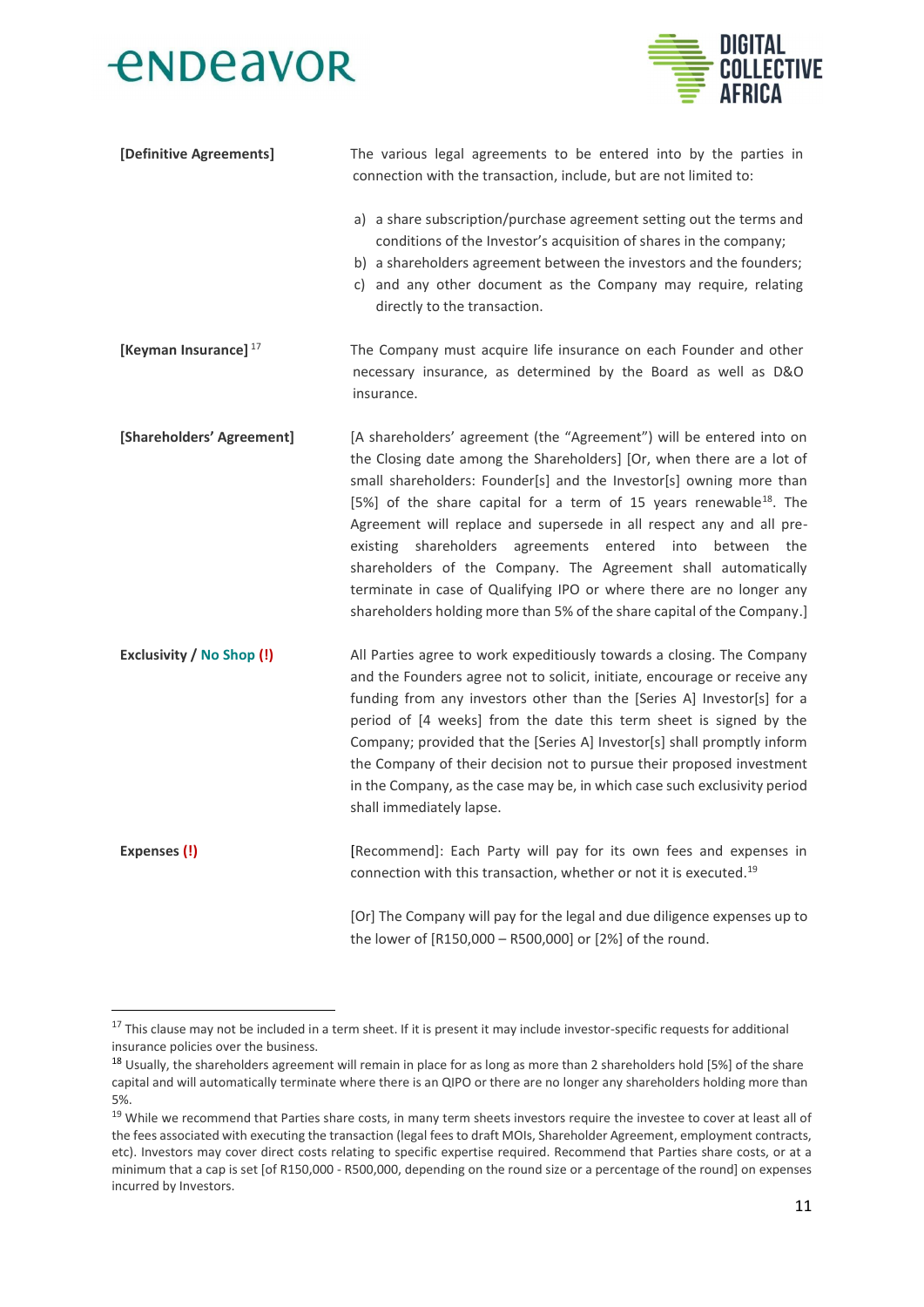



| Confidentiality       | The parties agree to treat this term sheet confidentially and will not<br>distribute or disclose its existence or contents, except to their respective<br>shareholders and professional advisors as reasonably required to<br>complete the Financing.                                                                                                                                                                                                                                                                                                                                                                                                                                                                                                                                                                                                                  |
|-----------------------|------------------------------------------------------------------------------------------------------------------------------------------------------------------------------------------------------------------------------------------------------------------------------------------------------------------------------------------------------------------------------------------------------------------------------------------------------------------------------------------------------------------------------------------------------------------------------------------------------------------------------------------------------------------------------------------------------------------------------------------------------------------------------------------------------------------------------------------------------------------------|
| Expiry (!)            | This term sheet will expire on [1,100 mm] if not accepted by the Company<br>by that date.                                                                                                                                                                                                                                                                                                                                                                                                                                                                                                                                                                                                                                                                                                                                                                              |
| <b>Applicable Law</b> | This Summary of Terms and the definitive agreements shall be governed<br>and construed in accordance with the laws of [South Africa]. Any dispute<br>arising therefrom or in connection therewith shall be submitted to the<br>exclusive jurisdiction of the commercial court of South Africa.                                                                                                                                                                                                                                                                                                                                                                                                                                                                                                                                                                         |
|                       | Breach. The parties agree that, in the event of a breach of a Binding<br>Provision of this Term Sheet, monetary damages would not be an<br>adequate remedy. In the event of a breach or threatened breach of any<br>Binding Provisions of this Term Sheet by a party ("infringing party"), any<br>other party ("innocent party") (and/or its relevant affiliate) shall be<br>entitled to seek injunctive relief in any court of competent jurisdiction<br>and the infringing party shall reimburse the innocent party/ies for any<br>costs, claims, demands or liabilities arising directly or indirectly out of a<br>breach.                                                                                                                                                                                                                                          |
|                       | Nothing contained in this Term Sheet shall be construed as prohibiting<br>the innocent party/ies or its affiliates from pursuing any other remedies<br>available to it for a breach or threatened breach.                                                                                                                                                                                                                                                                                                                                                                                                                                                                                                                                                                                                                                                              |
|                       | Arbitration. Subject to the above, any dispute between the parties arising<br>from or relating to this Term Sheet which cannot be amicably resolved<br>between the parties shall be submitted to final resolution in accordance<br>with the rules of the Arbitration Foundation of Southern Africa ("AFSA<br>Rules") for the time being in force, which AFSA Rules are deemed to be<br>incorporated by reference in this Term Sheet. The arbitration shall<br>consist of one (1) arbitrator to be agreed upon between the parties or in<br>the event that such agreement cannot be reached, appointed by AFSA.<br>The language of the arbitration shall be English and the decision of the<br>arbitrator shall be final and binding on the Parties. The law of the<br>arbitration shall be the laws of South Africa and the arbitration shall be<br>held in Cape Town. |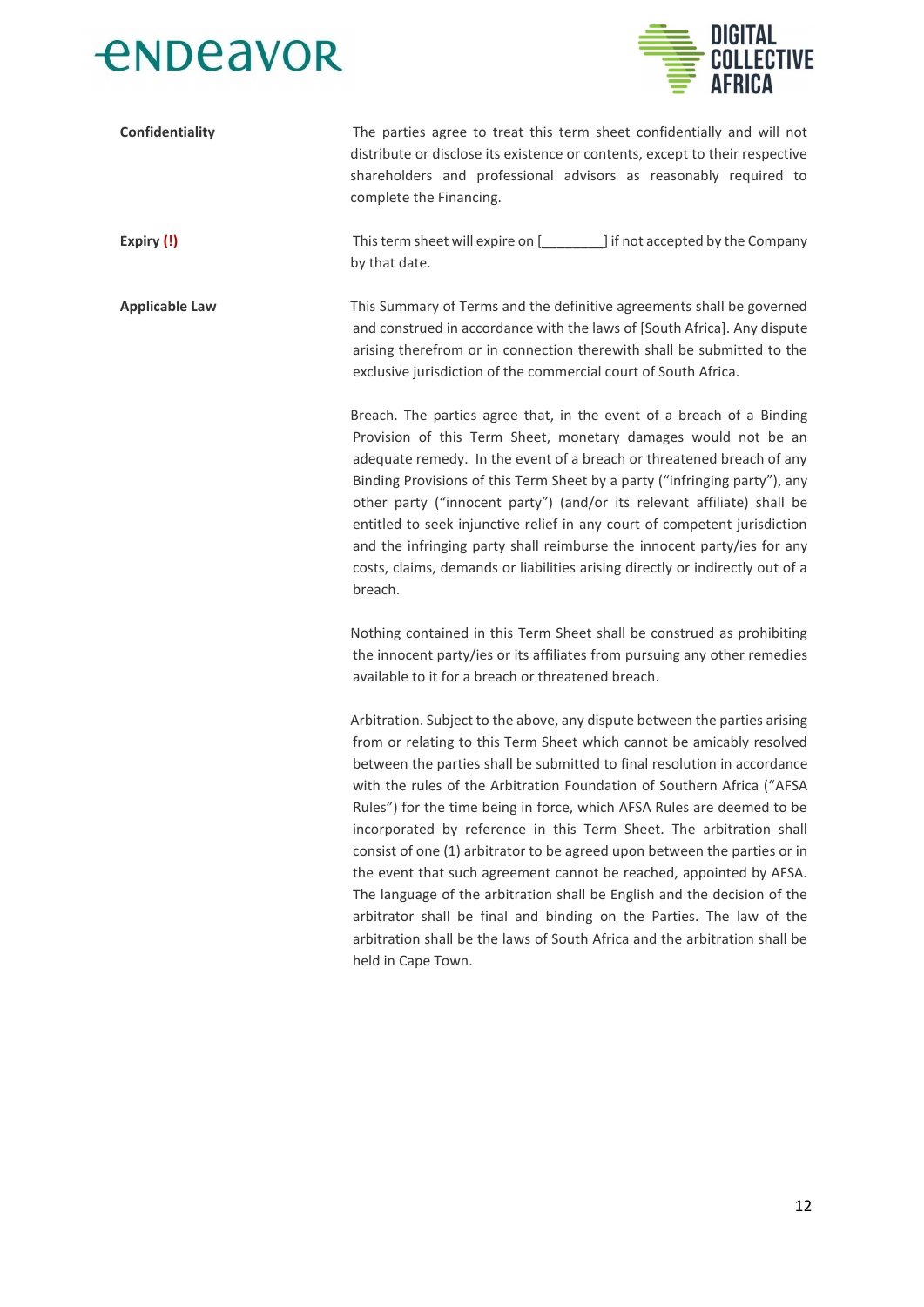



This Term Sheet may be executed in counterparts, which together will constitute one document. Email signatures shall have the same legal effect as original signatures.

| [COMPANY] | [INVESTORS]                                                                                                    |
|-----------|----------------------------------------------------------------------------------------------------------------|
|           |                                                                                                                |
|           |                                                                                                                |
|           | Print Name: 1988 and 1989 and 1989 and 1989 and 1989 and 1989 and 1989 and 1989 and 1989 and 1989 and 1989 and |
|           |                                                                                                                |
|           |                                                                                                                |

[FOUNDERS]

| Title: the contract of the contract of the contract of the contract of the contract of the contract of the contract of the contract of the contract of the contract of the contract of the contract of the contract of the con |  |
|--------------------------------------------------------------------------------------------------------------------------------------------------------------------------------------------------------------------------------|--|
| Date:                                                                                                                                                                                                                          |  |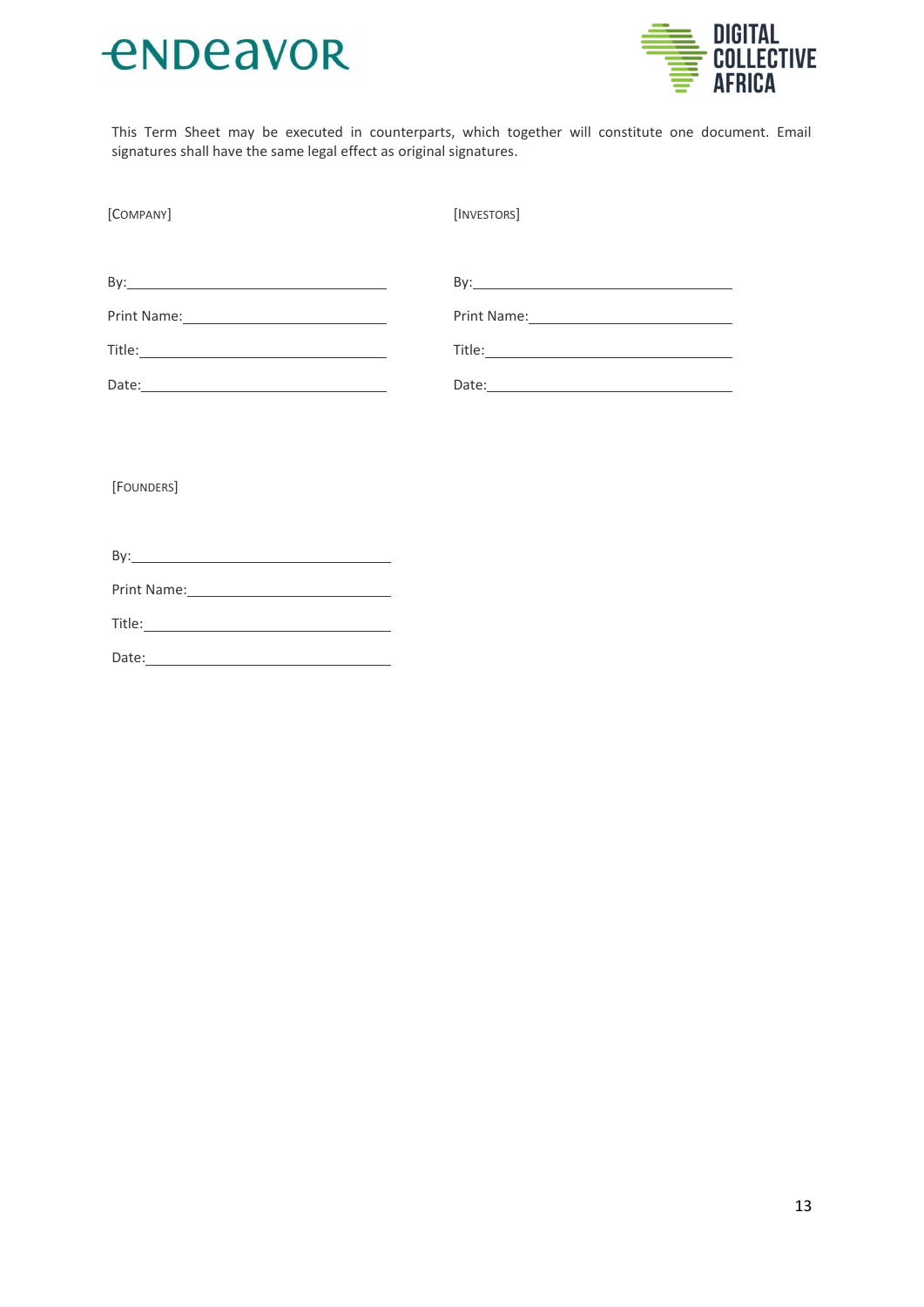



### Appendix A - Capitalization table (pre and post)

### **Pre-Funding Capitalization Table**

| Shareholder Name | Number of Shares Held | Percentage of Shares held |
|------------------|-----------------------|---------------------------|
|                  |                       |                           |
|                  |                       |                           |
|                  |                       |                           |
|                  |                       |                           |
|                  |                       |                           |
|                  |                       |                           |

**Post Funding Capitalization Table** 

| Shareholder Name | Number of Ordinary | Number of Series | Percentage of Total   |
|------------------|--------------------|------------------|-----------------------|
|                  | Shares Held        | Seed Shares Held | <b>Company Shares</b> |
|                  |                    |                  |                       |
|                  |                    |                  |                       |
|                  |                    |                  |                       |
|                  |                    |                  |                       |
|                  |                    |                  |                       |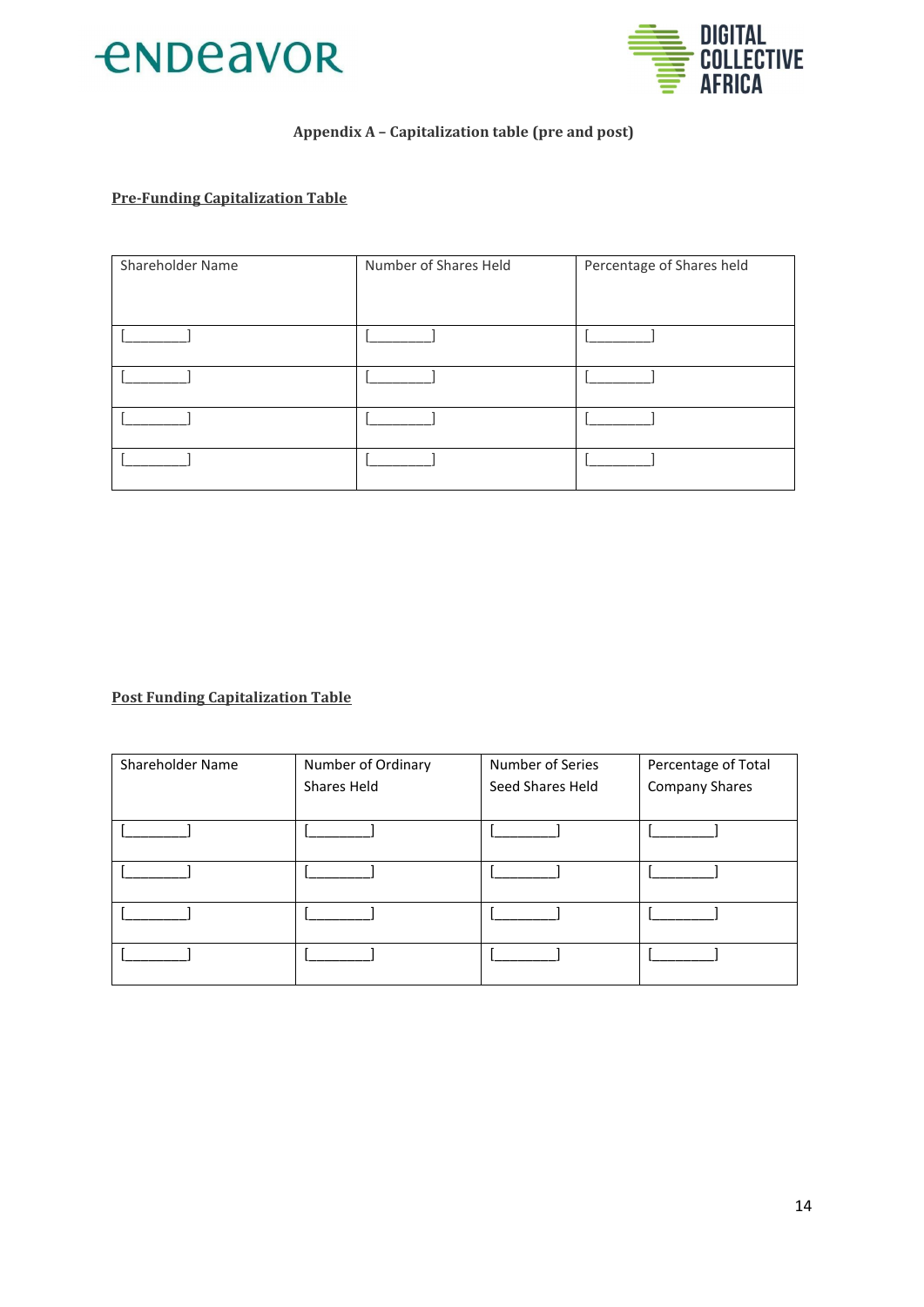



### **SECTION B: Glossary of Key Terms**

Below is a summary of key terms included in this term sheet document. These definitions can change in different jurisdictions.

| No-shop /                   | A restriction on founders to talk to other investors while in the term sheet process.      |
|-----------------------------|--------------------------------------------------------------------------------------------|
| <b>Exclusivity</b>          | This protects investors given the time and resources required to complete the DD.          |
|                             | Founders should restrict this to no longer than 60 days.                                   |
|                             |                                                                                            |
| <b>Preference Shares</b>    | Preferred shares have additional rights (or "preferences") to Ordinary Shares, which       |
|                             | are usually associated with a "liquidation preference" and "anti-dilution" rights and      |
|                             | special voting rights (see below) and are used to raise capital in earlier stages of       |
|                             | funding rounds. This share class affords benefits to investors like claiming the first     |
|                             | share of positive company value on a liquidation event, sometimes a higher dividend        |
|                             | and will rank ahead of ordinary shares. They are usually issued in series (A, B, C etc.)   |
|                             | and can carry a conversion option.                                                         |
|                             |                                                                                            |
| Common / Ordinary           | Common (ordinary) shares are the primary form of equity shares in a company. They          |
| <b>Shares</b>               | typically rank behind preferred and debt investors and hold voting rights. These are       |
|                             | typically the class of shares held by founders and employees.                              |
| Pre-money vs Post           | Pre-money valuation: the valuation of the company before the investment                    |
| money valuation             | Post-money valuation: the valuation of the company after the investment.                   |
|                             |                                                                                            |
|                             | Pre-money valuation = Post-money valuation - Investment made.                              |
|                             | Post-money valuation = number of shares after the investment $*$ price of                  |
|                             | investment                                                                                 |
|                             |                                                                                            |
|                             | The best way to think about this is buying a car before or after there is a suitcase of    |
|                             | money in the boot. Most investors work on a post-money basis.                              |
|                             | Note that the post-money valuation also includes the impact of all convertible notes       |
|                             | at the date of the raise.                                                                  |
|                             |                                                                                            |
| <b>Capitalisation Table</b> | A summary of the equity ownership of the company. This includes ordinary shares,           |
| (Cap Table)                 | preferred shares, convertible instruments and warrants.                                    |
|                             |                                                                                            |
| Liquidation                 | The liquidation preference determines who gets paid first and how much they get in a       |
| Preference                  | liquidation event (e.g. sale of the company, winding up the company, etc). Preferred       |
|                             | shareholders typically get paid first, before ordinary shareholders, which makes this      |
|                             | an attractive term to protect VC investors. In reality, this should really just allow      |
|                             | investors to get their investment back (in priority to other shareholders) if things don't |
|                             | go well for the Company.                                                                   |
|                             | Participating preferred shareholders are entitled to receive a share of any remaining      |
|                             | liquidation proceeds after they have already received their liquidation preference.        |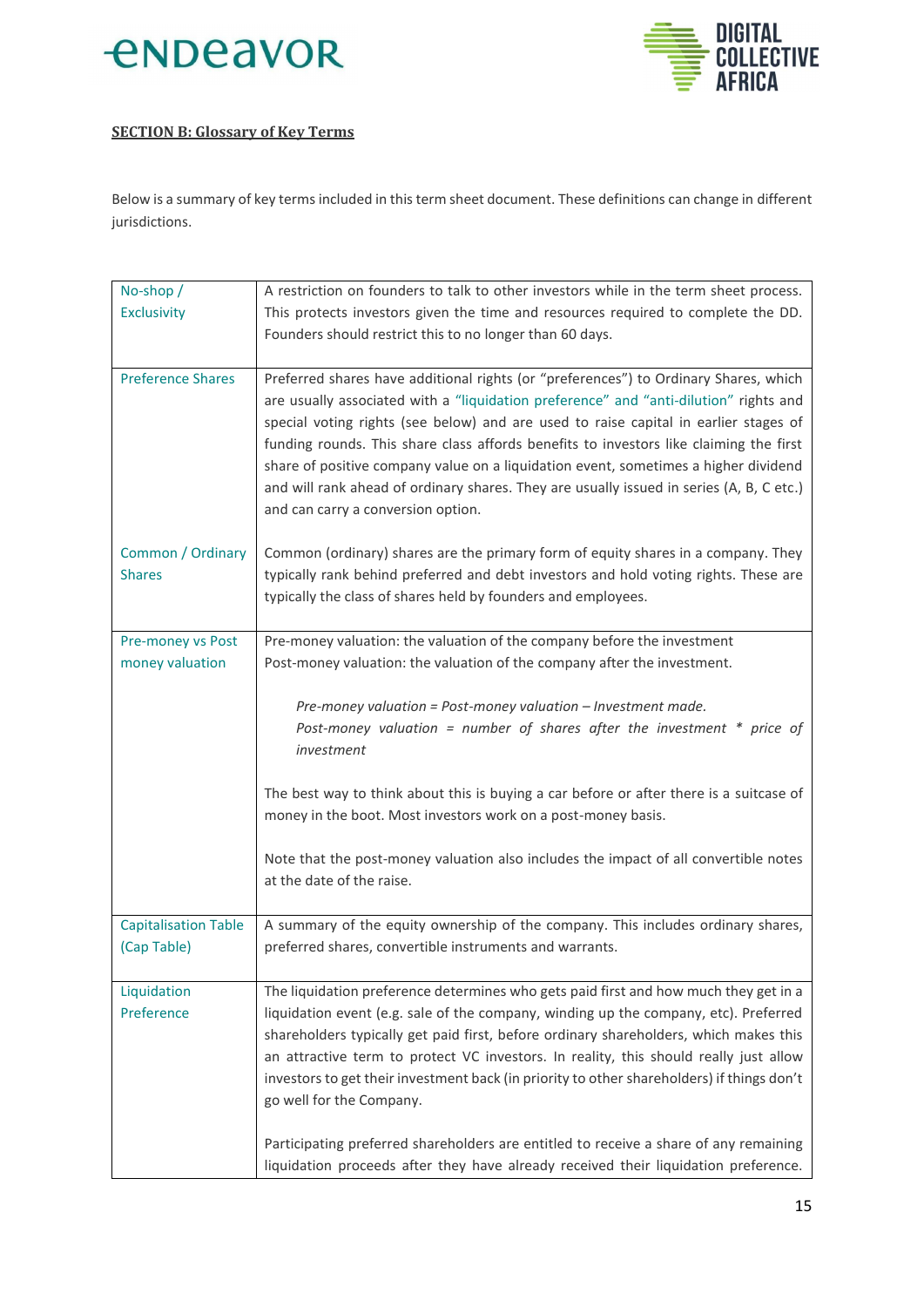



| Participating<br>Preferred                    | Non-participating preferred shareholders are only entitled to receive their capital back<br>on a liquidation event. Bear in mind, investors are always allowed to choose between<br>receiving their liquidation preference, or the amount they would have received if they<br>had converted their Preference Shares into Ordinary Shares.                                                                                                                                                                                    |
|-----------------------------------------------|------------------------------------------------------------------------------------------------------------------------------------------------------------------------------------------------------------------------------------------------------------------------------------------------------------------------------------------------------------------------------------------------------------------------------------------------------------------------------------------------------------------------------|
| <b>Preferred Returns</b>                      | The amount that must be returned to preferred shareholders before distributing any<br>assets to ordinary shareholders. This is usually limited to the Liquidation preference,<br>returning the investment amount provided by the investor.                                                                                                                                                                                                                                                                                   |
| <b>Lead Funder vs</b><br><b>Follow Funder</b> | Typically, VC investors like to share the risk in the round with others. One VC will agree<br>to lead the round, and others will follow. A Lead funder will take a large part of the<br>round, set the terms and often offers to represent the remaining investors on the<br>Board. A Follow funder will do an assessment of the investment and a check on the<br>valuation but will largely accept the terms set by the Lead investor with the Company.                                                                     |
| Anti-dilution                                 | Anti-dilution protects investors from over-diluting should the next round of funding be<br>a "down round". Bonus shares are issued to investors (usually through their right to<br>convert to Ordinary Shares) in the event of a lower valuation round to prevent them<br>from over-diluting. Various forms exist, most commonly the weighted average anti-<br>dilution version, but there is a more aggressive "full ratchet" version which is more<br>punishing to Founders and can make raising funding in future harder. |
| Ratchet                                       | A ratchet provision protects earlier stage investors by ensuring that their percentage<br>ownership is not diminished in future funding rounds. In a down-round, additional<br>shares may be issued to compensate existing preference shareholders for the<br>reduction in valuation. Be aware that a full ratchet provision can make it difficult to<br>raise future rounds of funding.                                                                                                                                     |
| Down round                                    | Raising a subsequent round of financing at a lower company valuation than the last.                                                                                                                                                                                                                                                                                                                                                                                                                                          |
| Pre-emptive<br><b>Rights/ROFR</b>             | Right of First Refusal<br>This gives investors the right, but not the obligation, to purchase shares offered by the<br>company prior to an offer being extended to third parties. This means that investors<br>have the right to participate in future rounds prior to the offer being made to outside<br>funders.                                                                                                                                                                                                           |
| Pro-rata rights                               | Pro-rata rights give all shareholders the option to participate in future funding rounds<br>to maintain their level of shareholding and avoid dilution. These can be problematic<br>for founders where existing investor Shareholders insist on taking part in future fund<br>raising rounds, either "pro rata" or even taking up more than their proportionate share<br>of future funding rounds. See more on pro-rata rights here.                                                                                         |
| Tag-along                                     | Designed to protect a minority shareholder, tag-along allows minority shareholders<br>the right to follow a lead shareholder in an exit transaction.                                                                                                                                                                                                                                                                                                                                                                         |
| Drag-along                                    | Designed to protect a majority shareholder, drag-along gives a shareholder the right<br>to force minority shareholders to join the sale of a company. This is particularly helpful                                                                                                                                                                                                                                                                                                                                           |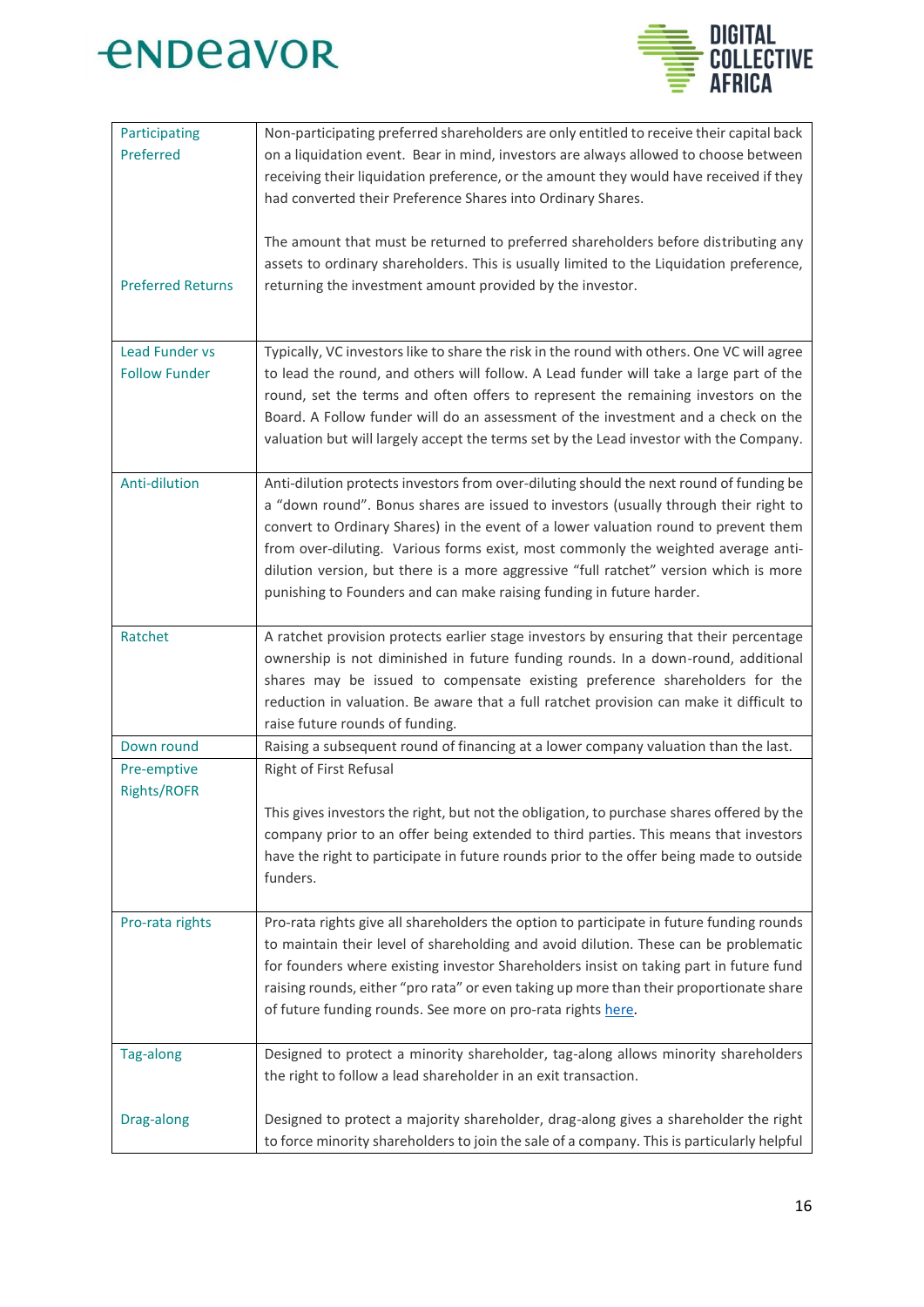



|                    | where a cap table contains lots of minorities and there is an opportunity for a major    |
|--------------------|------------------------------------------------------------------------------------------|
|                    | trade buyer transaction. More info here.                                                 |
|                    |                                                                                          |
|                    | See our additional guidance note for ways to think about these clauses.                  |
|                    |                                                                                          |
| Convertible Loans/ | Often used in earlier stages of funding or between funding rounds, convertible loans /   |
| <b>Debentures</b>  | debentures are a debt instrument with an option to convert into equity at a pre-         |
|                    | determined price (often at a discount to the company valuation). Often interest is       |
|                    | "rolled up" and both principal and accumulated interest are converted into ordinary      |
|                    | shares at the next financing round.                                                      |
|                    |                                                                                          |
|                    | Pros: no need to value the company in early stages and therefore limit dilution should   |
|                    | the valuation increase in the next round.                                                |
|                    |                                                                                          |
|                    | Cons: Create liabilities on the Company's balance sheet. Also, conversion options can    |
|                    | be tricky where the next round of equity is hard to raise. In this case the company will |
|                    | either be required to settle the debenture principal and interest or have the            |
|                    | debenture-holders force the company to take funding on unfavourable terms.               |
|                    |                                                                                          |
| <b>Warrants</b>    | Warrants are options held by investors that give them the right, but not the obligation, |
|                    | to buy or convert into ordinary shares at a pre-determined price.                        |
|                    |                                                                                          |
|                    | Warrants often accompany debt instruments and act as a conversion tool on later          |
|                    | funding rounds or events of default.                                                     |
|                    |                                                                                          |
| <b>SAFE Notes</b>  | A SAFE (Simple Agreement for Future Equity) note, like a convertible instrument or       |
|                    | warrant, allows an investor to put money into a company which will only convert into     |
|                    | shares in the next priced equity round. SAFEs are helpful when valuation of the          |
|                    | company is not yet known and often act as a bridge round prior to a priced equity        |
|                    | raise. They also do not create debt/liabilities for the Company and are helpful for      |
|                    | presenting a cleaner balance sheet.                                                      |
|                    |                                                                                          |
|                    | SAFEs usually carry a valuation cap and can include conversion discounts that apply      |
|                    | when converted to equity. It is essential that founders work through the dilution        |
|                    | calculations to understand the true impact of raising capital through a SAFE note.       |
|                    |                                                                                          |
|                    | SAFE discounts allow holders to buy shares at a discount (10-30%) to the post-money      |
|                    | valuation at the time of raising a priced round. The aim of the discount is to provide   |
|                    | early investors with compensation for taking risk early on. This mechanism will result   |
|                    | in additional dilution to the founders.                                                  |
|                    |                                                                                          |
|                    | SAFE valuation cap limits the price at which the SAFE converts, i.e. where the company   |
|                    | grows rapidly and raises at a valuation above the cap, the SAFE holders convert at the   |
|                    | cap. This creates additional dilution for founders.                                      |
|                    |                                                                                          |
|                    | Where the SAFE includes both a discount and a valuation cap, the holder will typically   |
|                    | pick the option that results in the lower cost per share at conversion.                  |
|                    |                                                                                          |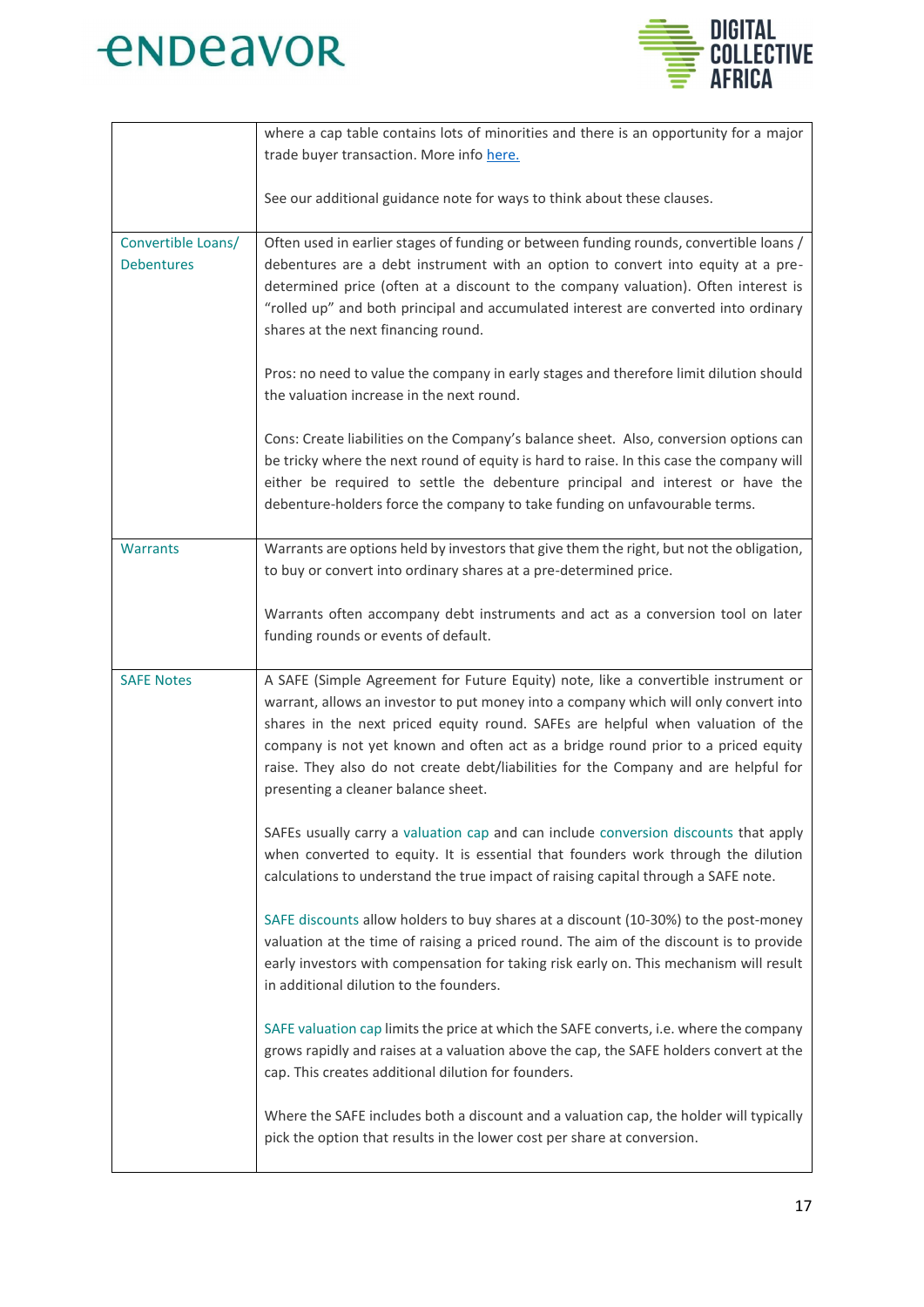



| Pay to Play                         | MFN provisions (Most Favored Nation) govern the layering of SAFE notes. Where a<br>SAFE note contains an MFN and another round of SAFEs is issued with more favorable<br>terms, the earlier holders can convert their SAFE to the newer version. This can result<br>in doubling up of dilution.<br>This clause protects the company by requiring shareholders to participate in future                                                                                                                                                                                                                                                                                                                                                                                                                                                |
|-------------------------------------|---------------------------------------------------------------------------------------------------------------------------------------------------------------------------------------------------------------------------------------------------------------------------------------------------------------------------------------------------------------------------------------------------------------------------------------------------------------------------------------------------------------------------------------------------------------------------------------------------------------------------------------------------------------------------------------------------------------------------------------------------------------------------------------------------------------------------------------|
|                                     | funding rounds. This can also take the form of penalties (like losing anti-dilution<br>provisions or other rights) if shareholders do not follow in later rounds.                                                                                                                                                                                                                                                                                                                                                                                                                                                                                                                                                                                                                                                                     |
| <b>Vesting</b>                      | Vesting is a mechanism used by investors to incentivize Founders to remain with the<br>Company and also to minimize the risk of founders leaving. Founders are required to<br>"earn" the right to keep their shares, usually between 36 and 48 months of the<br>financing round. Founder shares gradually vest over time, provided the founding team<br>remains to build and scale the company. Investors can include a "cliff" where initial<br>vesting takes longer (e.g. no vesting for the first 12 months) and a regular vesting<br>schedule takes over (e.g. 2% per month thereafter). Unvested shares forfeited by<br>leaving founders are typically bought back by the company at a nominal cost.<br>Investors typically choose either founder vesting or founder lock-ups and seldom use<br>both in a South African context. |
| <b>Good leaver vs Bad</b><br>leaver | These terms refer to the conditions under which a founder or key manager departs<br>the company. They are designed to protect the investors who invest on condition that<br>the founding team remain.                                                                                                                                                                                                                                                                                                                                                                                                                                                                                                                                                                                                                                 |
|                                     | Bad leaver: dismissal for "cause" (i.e. misconduct, fraud or breach of a material<br>obligation). Loses all shares, vested or not.<br>Good leaver: dismissal or involuntary resignation not for cause (e.g. the business<br>reaches maturity and a new CEO is required to scale the business). Keeps vested<br>shares, loses unvested shares.<br>Gray Leaver (Usually bad leaver, but negotiable): Voluntary resignation. Can lose all<br>shares, vested or not.                                                                                                                                                                                                                                                                                                                                                                      |
|                                     | These should be negotiated and terms (especially relating to "cause") clearly defined<br>in the term sheet, particularly when a new funding round is raised or the company is<br>sold.                                                                                                                                                                                                                                                                                                                                                                                                                                                                                                                                                                                                                                                |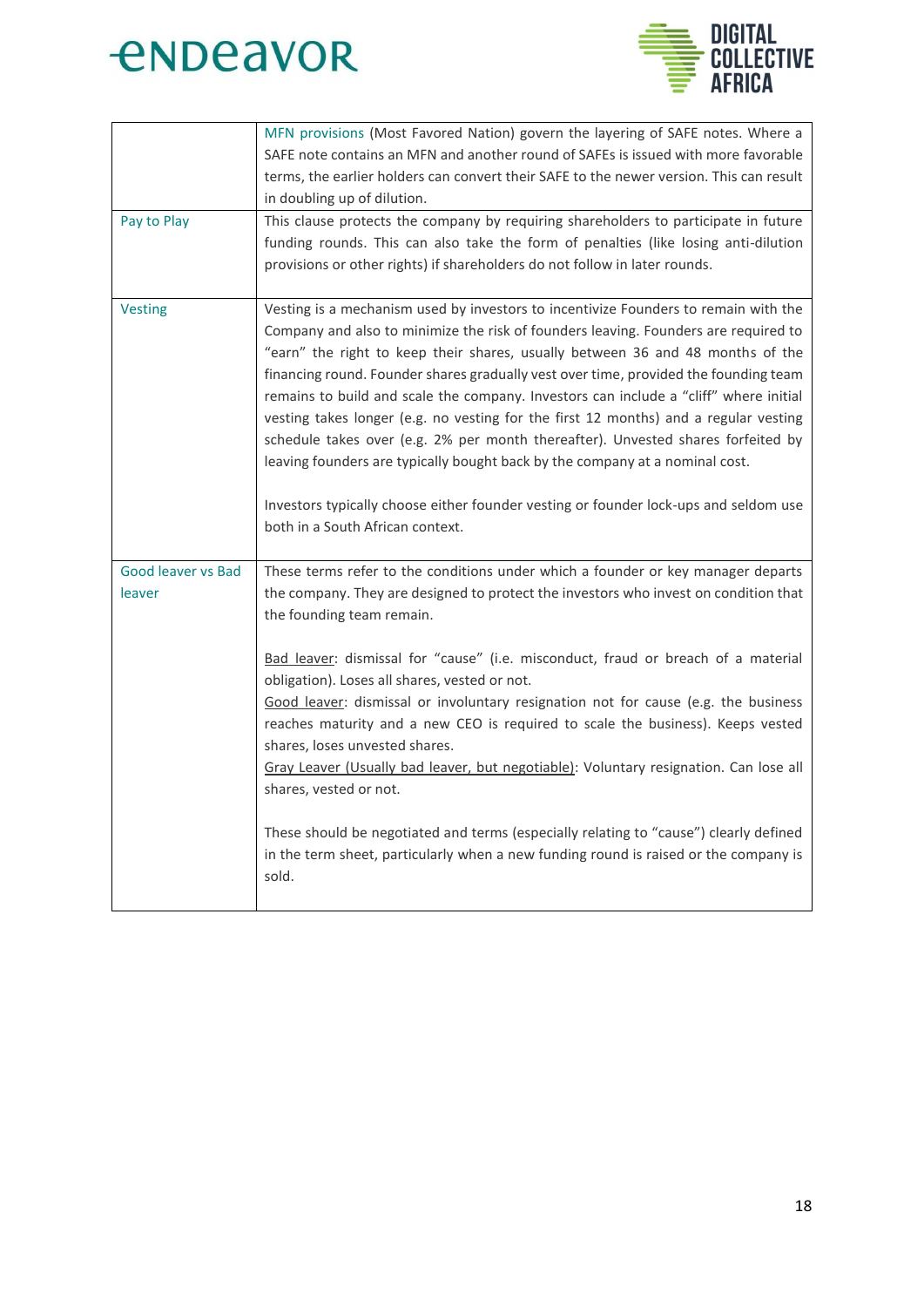



### **SECTION C: Common Pitfalls, Terms to Watch Out for and Founder Friendly Advice**

The last section is full of founder friendly tips that have been accumulated through its interactions with founders, investors and capital mentors.

| Legal detail trumps | The legal terms required by investors are important to establish the ground rules for a       |
|---------------------|-----------------------------------------------------------------------------------------------|
| personal            | sustainable, productive relationship. Bear in mind that it is unfavourable for all parties    |
| relationships       | to ever follow a legal course of action. The quality of the relationship between the          |
|                     | founders and investors is the key to success for the business. Be rigorous about the          |
|                     | legal detail, plan for future funding rounds and be deliberate and intentional in             |
|                     | working on your relationships with your investors. We also recommend that founders            |
|                     | inform their legal counsel of any informal agreements that it may have with an investor       |
|                     | and which might be relevant to the proposed investment. We say this because such              |
|                     | informal agreements could form the basis of a dispute going forward if the parties are        |
|                     | not clear on the status and/or intention of the agreement following execution of the          |
|                     | definitive agreements.                                                                        |
| Binding/non-        | It is almost always the case that upon signature of the term sheet, the investor will         |
| binding clauses     | require the Company to cease holding discussions with other investors for a period of         |
| (No Shop            | time, i.e. the "exclusivity / no shop" period. This is because the investor will now start    |
| /Exclusivity)       | incurring expenses including paying for due diligence professionals (IP, finance,             |
|                     | operational and legal) and in return for that the investor wants to know that they have       |
|                     | the advantage of full commitment of the founders and the company. Be careful                  |
|                     | though - long exclusivity periods can place the Company under cash flow stress. If the        |
|                     | Company has to wait too long for the due diligence and legal negotiations, it may not         |
|                     | have the liquidity / cash flow to re-start negotiations with another investor, and so the     |
|                     | Company may be forced to close with the current investor on terms that it would not           |
|                     | have otherwise agreed. Try to set hard milestones for completion of each due                  |
|                     | diligence stage and receipt of first draft legals. Always retain the right and ability to     |
|                     | walk away if the commercial principles of the term sheet change during due diligence          |
|                     | or legal drafting - otherwise the Company loses its power to negotiate.                       |
|                     |                                                                                               |
|                     | Note, there is nothing wrong with inviting and comparing a number of term sheets, as          |
|                     | long as you only sign and commit to an exclusively period with one investor.                  |
| Leading investors   | Investors truly dislike taking immense amounts of time and resources to progress              |
| on                  | toward a transaction, only to be excluded at the last minute. While this must be a 2-         |
|                     | way street, bear in mind that there is an etiquette to courting investors and getting it      |
|                     | wrong could be reputationally and commercially fatal. <sup>20</sup>                           |
|                     |                                                                                               |
|                     | It is also important that founders do not execute any binding pre-investment                  |
|                     | documentation with investors until they are certain they are ready to go ahead with           |
|                     | the deal.                                                                                     |
| Participating       | A liquidation preference right gives investors the right to claim a multiple of their initial |
| Preferred and Non-  | investment in the event of liquidation.                                                       |
| standard            | Liquidation preferences may not appear in early stage term sheets, as they can put off        |
| Liquidation         | future funders in later stage rounds.                                                         |
| Preferences         |                                                                                               |
|                     | Generally, the intention is to allow the Investor to be repaid their investment capital.      |
|                     | So, where present, a 1x standard, non-participating liquidation preference                    |

<sup>&</sup>lt;sup>20</sup> See the legal case between Havaic and Custos.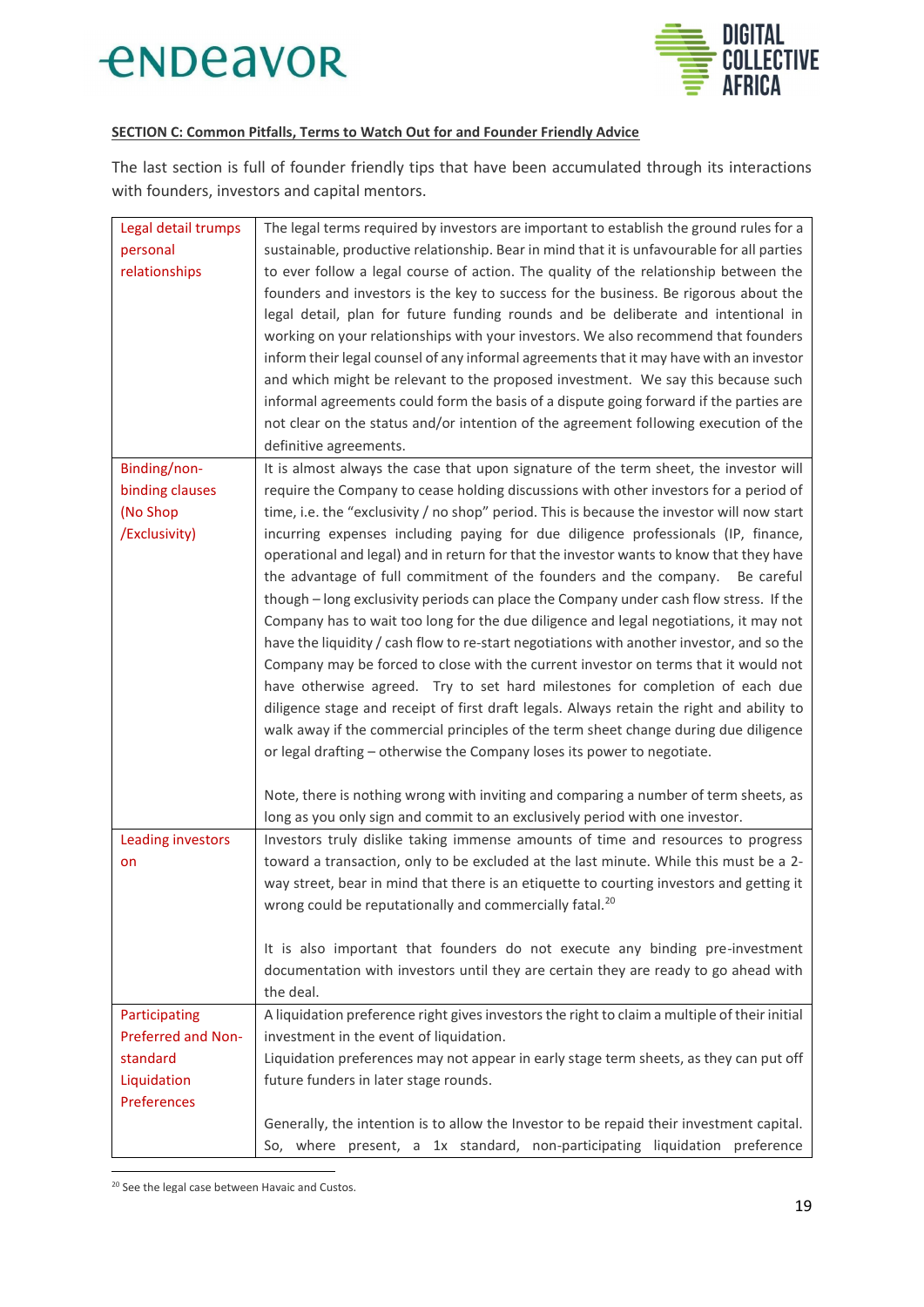



|                     | with/without declared but the unpaid dividends is market-related. This means that<br>the Investor gets back 100% (only) of their investment, as well as any dividends that<br>have been declared but unpaid. It is uncommon for dividends to be declared, so this<br>element is typically irrelevant.<br>Bear in mind, that the Investor will typically receive the GREATER OF their liquidation<br>preference and the amount they would have received in a liquidity event, if they had<br>converted their Preference Shares into Ordinary Shares. So, this means that if the<br>Company's value has risen so that their shares are worth more than the original post-<br>money investment, liquidation preference will typically not apply (provided that it is<br>1x, a non-participating). |
|---------------------|------------------------------------------------------------------------------------------------------------------------------------------------------------------------------------------------------------------------------------------------------------------------------------------------------------------------------------------------------------------------------------------------------------------------------------------------------------------------------------------------------------------------------------------------------------------------------------------------------------------------------------------------------------------------------------------------------------------------------------------------------------------------------------------------|
|                     | We recommend that founders assess the consequences of future funders requiring<br>their own layers of liquidation preferences at a later date, and that founders limit the<br>multiple on cash available on the occurrence of a liquidation event to no more than<br>1x. Whether the investor will be requesting for more than 1x preferred participating<br>rights is dependent on the bargaining position of the parties. Founders that are cash<br>strapped and require urgent funding must make these decisions carefully as they could<br>affect future capital raising.                                                                                                                                                                                                                  |
| Anti-dilution/Over- | These can result in unintended consequences, including over-dilution for founders                                                                                                                                                                                                                                                                                                                                                                                                                                                                                                                                                                                                                                                                                                              |
| complex deal        | down the line. Try to keep the structuring as simple as possible. Remember that future                                                                                                                                                                                                                                                                                                                                                                                                                                                                                                                                                                                                                                                                                                         |
| structures          | rounds will use earlier rounds as precedent, so include the terms you want early on                                                                                                                                                                                                                                                                                                                                                                                                                                                                                                                                                                                                                                                                                                            |
| Protective          | and be wary of tying the company into structures that could affect later rounds.<br>Protective provisions are designed to give investors a say in the major strategic and                                                                                                                                                                                                                                                                                                                                                                                                                                                                                                                                                                                                                      |
| <b>Provisions</b>   | operating decisions of the business. This clause is incredibly important, as some<br>investors would prefer to have as much control as possible but may leave you<br>hamstrung in running your business. This can also be problematic where a business<br>has many small minority shareholders who all want a say in how you make decisions<br>as a management team.                                                                                                                                                                                                                                                                                                                                                                                                                           |
|                     | We recommend that shareholders with a minimum equity ownership (e.g. 10%) are<br>offered protective provisions exclusively. We also recommend splitting protective<br>provisions into those that materially affect the company's valuation and strategic<br>direction (requiring 50% - 75% shareholder approval) and operational decisions that<br>should be shared as a courtesy on an information-only basis. In addition, we<br>recommend that the founders are involved in making decisions on certain exclusive<br>matters which are of particular importance to them and that may be material to the<br>management and growth of the business (such as changing the name and nature of<br>the business and, issuance of new securities etc).                                             |
|                     | Beyond the usual provisions, some investors will push for additional items, such as the<br>following:<br>Any hiring, firing or change in the compensation of any executive officers;<br>The entering into any transaction with any director, executive or employee of<br>the Company;<br>Any incurrence of indebtedness in excess of of a specified amount;<br>Any change in the principal business of the company or the entering into any<br>new line of business; or                                                                                                                                                                                                                                                                                                                        |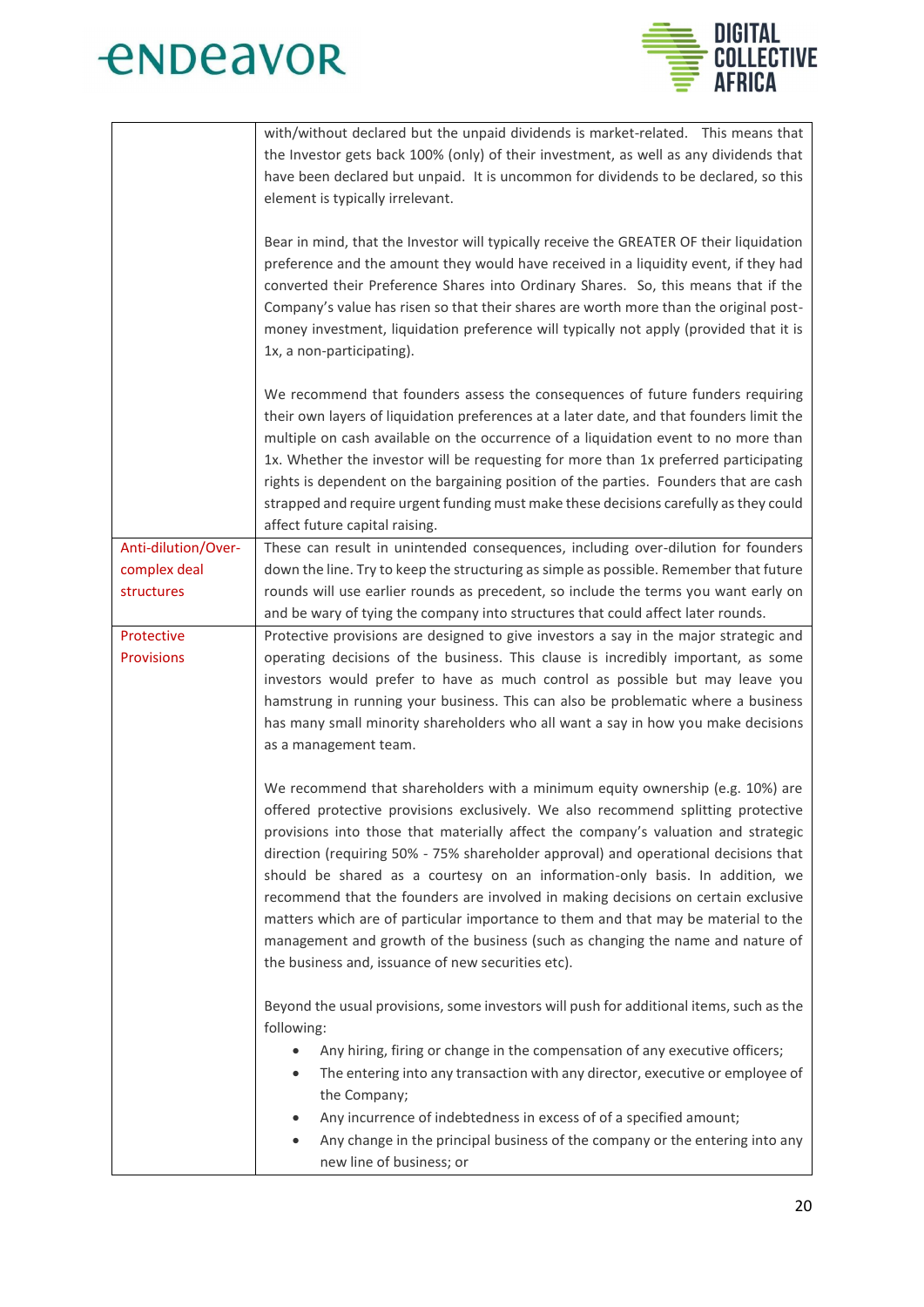



|                                                              | Any purchase of a material amount of assets of another entity.<br>Founders may push back on these to the extent possible depending on their bargaining<br>power.                                                                                                                                                                                                                                                                                                                                                                                                                                                                                                                                                                                                                                                                                                                                                                                                                                                                                                                                                                                                                                                                                                                                                                                                                              |
|--------------------------------------------------------------|-----------------------------------------------------------------------------------------------------------------------------------------------------------------------------------------------------------------------------------------------------------------------------------------------------------------------------------------------------------------------------------------------------------------------------------------------------------------------------------------------------------------------------------------------------------------------------------------------------------------------------------------------------------------------------------------------------------------------------------------------------------------------------------------------------------------------------------------------------------------------------------------------------------------------------------------------------------------------------------------------------------------------------------------------------------------------------------------------------------------------------------------------------------------------------------------------------------------------------------------------------------------------------------------------------------------------------------------------------------------------------------------------|
|                                                              | It is worthwhile summarizing what decisions the company can and can't make without<br>investor approval, and aligning the founders on the impact of this on the Company -<br>or negotiating an exclusion of one or more of these topics when the Founders believe<br>that they should retain independent decision making regarding any of the following<br>points:                                                                                                                                                                                                                                                                                                                                                                                                                                                                                                                                                                                                                                                                                                                                                                                                                                                                                                                                                                                                                            |
|                                                              | Raising funds by taking on future shareholders.<br>$\overline{\phantom{a}}$                                                                                                                                                                                                                                                                                                                                                                                                                                                                                                                                                                                                                                                                                                                                                                                                                                                                                                                                                                                                                                                                                                                                                                                                                                                                                                                   |
|                                                              | Raising funds by way of debt.<br>$\overline{\phantom{a}}$                                                                                                                                                                                                                                                                                                                                                                                                                                                                                                                                                                                                                                                                                                                                                                                                                                                                                                                                                                                                                                                                                                                                                                                                                                                                                                                                     |
|                                                              | Taking strategic decisions with regard to products, territories, strategic<br>partnerships,                                                                                                                                                                                                                                                                                                                                                                                                                                                                                                                                                                                                                                                                                                                                                                                                                                                                                                                                                                                                                                                                                                                                                                                                                                                                                                   |
|                                                              | Corporate structuring - setting up subsidiaries, or offshore structures.<br>$\overline{\phantom{a}}$<br>Incentivizing staff with bonuses or shares                                                                                                                                                                                                                                                                                                                                                                                                                                                                                                                                                                                                                                                                                                                                                                                                                                                                                                                                                                                                                                                                                                                                                                                                                                            |
| <b>Employee Share</b><br>Scheme (ESOP)<br><b>Option Pool</b> | Term sheets may create a requirement to establish a share option pool for senior hires<br>and incentives. Who pays (dilutes) for this pool is critical. If the term sheet states that<br>the pre-money valuation must include a fully diluted post money option pool, it means<br>that the founders and existing shareholders essentially dilute for the full option pool,<br>not investors. This means that future hires who may be offered shares as part of the<br>ESOP or internal option pool dilute the founders' equity, but not the new investors'<br>equity. If the company does not have an existing employee share scheme, it would<br>have to be given sufficient time to establish one. Founders should also be mindful<br>that, in attracting specific employees, they do not give away too much equity as this<br>could disrupt future capital raises. This part of the negotiation essentially comes down<br>to a valuation or pricing discussion as carving the ESOP out of the pre-money valuation<br>serves to reduce the price per share for incoming investors.<br>Our view is that new hires benefit all shareholders and all should dilute when new<br>senior team members are hired.<br>The recommended alternative is to estimate the pool you will need to attract and<br>retain top talent (5-15% of ordinary shares) and to add at least a portion of this to the |
|                                                              | post-money valuation. In other words, you increase the company value by the value<br>of the ESOP pool, in anticipation of being required to dilute to create the ESOP pool as<br>part of the investment. The investor gets the option pool and the founder gets a better<br>price, than if the founder dilutes exclusively to create the option pool.                                                                                                                                                                                                                                                                                                                                                                                                                                                                                                                                                                                                                                                                                                                                                                                                                                                                                                                                                                                                                                         |
|                                                              | In our experience, it is not unusual for startups to reserve around 10% of equity for<br>their option pools.                                                                                                                                                                                                                                                                                                                                                                                                                                                                                                                                                                                                                                                                                                                                                                                                                                                                                                                                                                                                                                                                                                                                                                                                                                                                                  |
| Imbalances in the                                            | The key to achieving balanced governance is to diversify your stakeholder groups and                                                                                                                                                                                                                                                                                                                                                                                                                                                                                                                                                                                                                                                                                                                                                                                                                                                                                                                                                                                                                                                                                                                                                                                                                                                                                                          |
| stakeholder group<br>and cap table                           | cap tables. Ensure that you have a proper Board structure, even as an early stage<br>company. Advisory Boards can play a very important role in supporting the team with<br>expertise as the company grows. Establish key voting thresholds for corporate events<br>to include a blend of founders and investors.                                                                                                                                                                                                                                                                                                                                                                                                                                                                                                                                                                                                                                                                                                                                                                                                                                                                                                                                                                                                                                                                             |
|                                                              | Research shows that founders who dilute below 50% of the ordinary shares in the<br>company tend to look to investors for strategic direction. When diluted below 10%<br>founders see themselves as employees or the business as a side hustle. The<br>recommendation is to aim to sell no more than 30% -40% of the company in a                                                                                                                                                                                                                                                                                                                                                                                                                                                                                                                                                                                                                                                                                                                                                                                                                                                                                                                                                                                                                                                              |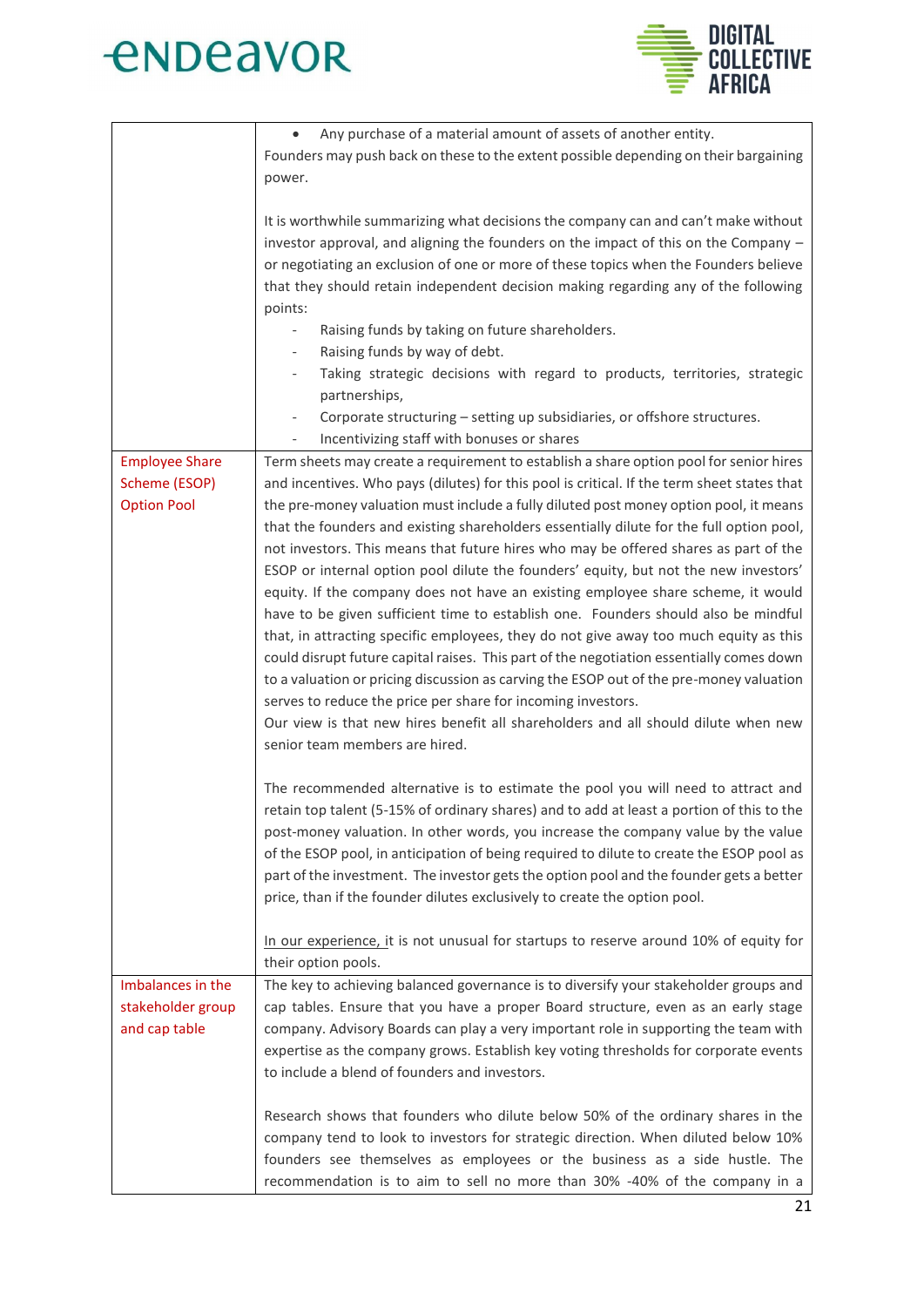



|                       | combination of Seed and Series A rounds. Later stage investors will look for balanced       |
|-----------------------|---------------------------------------------------------------------------------------------|
|                       | cap tables to ensure that founders have enough equity to incentivize them to continue       |
|                       | to build the business.                                                                      |
| <b>Tag along/Drag</b> | The principle behind these clauses is "teaming". So for drag along, the shareholders'       |
| along clauses         | agree that they should all be compelled to sell their shares if a percentage of the         |
|                       | shareholder "team" agree to sell. Essentially this means that the minority can't block      |
|                       | the sale of 100% of the company if a designated majority percentage agree to sell.          |
|                       |                                                                                             |
|                       | These terms can include a non-cash exclusion or a price floor where minorities hold a       |
|                       | strong negotiating position. The clause may be removed and percentages may change           |
|                       | in some circumstances. We strongly recommend staying away from minimum IRR                  |
|                       | levels included in this clause (i.e. giving investors the right to earn a certain return    |
|                       | before agreeing to be dragged along).                                                       |
|                       | For tag along, on the other hand, the shareholders agree the if some shareholders           |
|                       | choose to sell so that the shareholder "team" changes to a certain extent, then they        |
|                       | should all be entitled to exit along with the selling shareholders. The percentage          |
|                       | threshold for tag along clauses often tracks the shareholding held by the founder           |
|                       | group, or specific founders. Note that often tag along clauses do not apply when            |
|                       | Investors sell.                                                                             |
| <b>Legal Fees</b>     | Legal fees (whether the deal goes ahead or not) are usually for the company's account.      |
|                       | We encourage investors to pay their own legal fees and leave the company to invest          |
|                       | cash into the business. At the very least, aim to place a cap on legal fees incurred on     |
|                       | the term sheet.                                                                             |
|                       |                                                                                             |
|                       | Be very careful of "break fees" where the investor requires the Company to pay their        |
|                       | legal fees if the Company terminates negotiations. This is another way for the Investor     |
|                       | to reduce the Company's ability to negotiate the best terms. Grounds for accepting          |
|                       | this clause may be when the Company terminates negotiations because it has                  |
|                       |                                                                                             |
|                       | demanded a material change to the principles recorded in the term sheet, which the          |
|                       | Investor won't accept.                                                                      |
| Term sheet            | Term sheets can include an expiration, which places founders under immense                  |
| expiration            | pressure. It is critical that you find the right investor and that the fit and chemistry is |
|                       | right for the business. Take your time and in some circumstances go as far as               |
|                       | requesting that expirations are removed or ensuring at the least, that there is flexibility |
|                       | to extend. It is good practice to solicit at least two term sheets from two different       |
|                       | investors, even if only to verify that your preferred investor is offering you a good deal. |
| Raising too much /    | Capital raising takes a long time and requires the founders' time (this varies depending    |
| too little capital    | on the stage of the company). The management team distraction is hard to quantify,          |
|                       | but it can cost the business in money and lack of focus.                                    |
|                       | At the same time, raising too much capital too soon results in over-dilution in the early   |
|                       | stages of capital raising.                                                                  |
|                       |                                                                                             |
|                       | On average, Endeavor Global sees capital raises across the world take around 8              |
|                       | months. In Southern African environments it can take far longer from initial discussions    |
|                       | to closing a round.                                                                         |
|                       |                                                                                             |
|                       | Add margin on to your capital raise amount to aim to raise capital every 18-24 months.      |
|                       | Maintain relationships with investors long before you need to approach them for             |
|                       | capital.                                                                                    |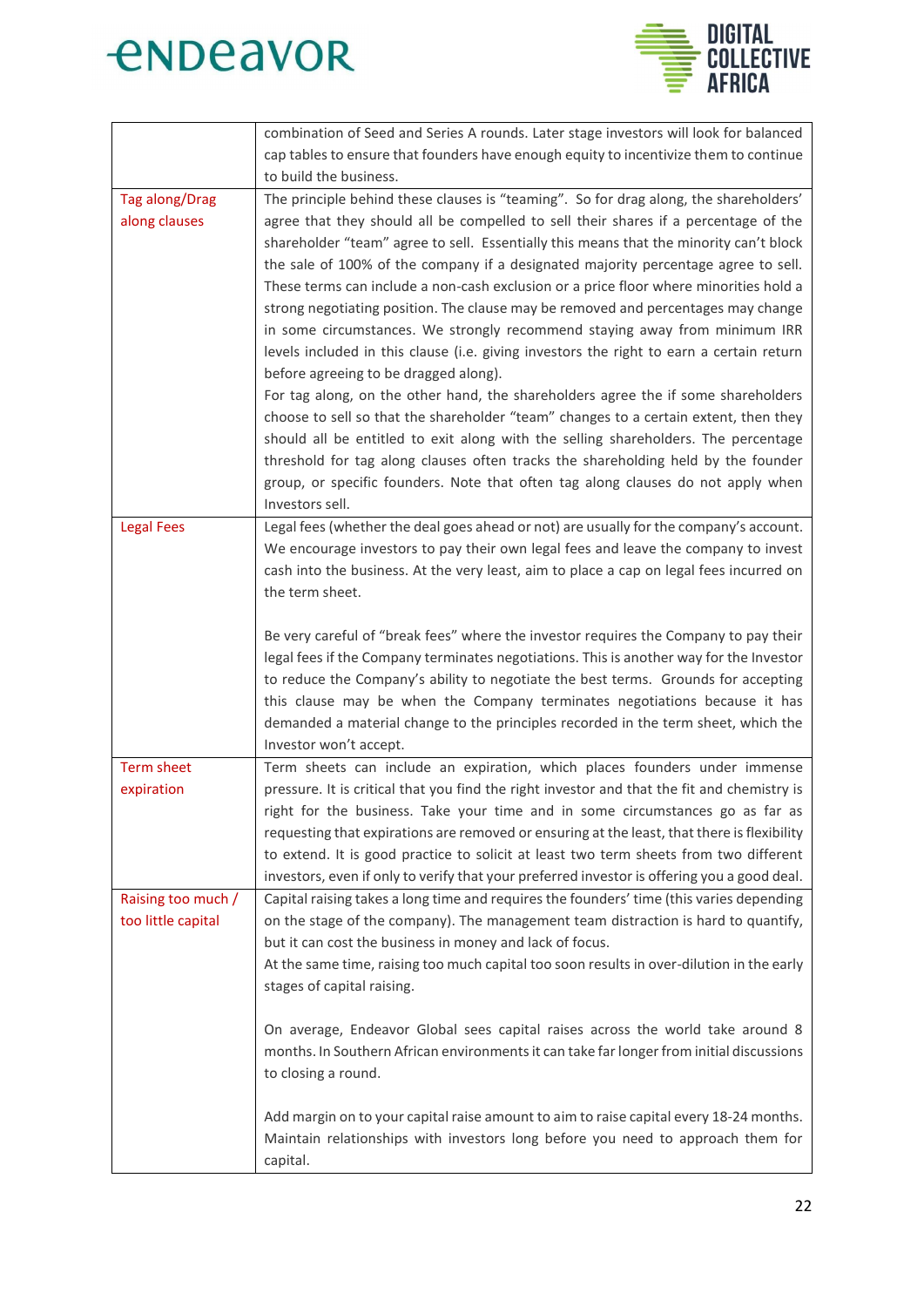



| When to appointing         | Founders are experts in their fields and laser focused on running their businesses.       |
|----------------------------|-------------------------------------------------------------------------------------------|
| a Financial Advisor        | Funders are experts in capital raising, legal agreements and structuring. Where you       |
|                            | are raising a large international Series B round we strongly encourage bringing an        |
|                            | experienced advisor (financial and/or legal) into your negotiation with track record of   |
|                            | raising capital in the appropriate region. The right advisor will cost 3-5% in capital    |
|                            | raising fees but may save you far more down the line if they can assist with avoiding     |
|                            | problematic terms. Note though that appointing an advisor does not recuse the             |
|                            | founders from knowing the business and commercial metrics in detail!                      |
| <b>Future Dilution for</b> | SAFEs can be problematic for founders if the fully diluted cap table is not well          |
| <b>SAFEs and</b>           | understood before raising a convertible round. Valuation caps and discounts can           |
| Convertibles               | create far more equity dilution for founders than anticipated and can cause tensions      |
|                            | when raising capital from equity investors.                                               |
|                            |                                                                                           |
|                            | As much as it may be desirable, cost-effective and less cumbersome for investors to       |
|                            | prefer SAFEs to other traditional methods of raising capital for start-ups, it is advised |
|                            | that the Founder also consider anti-dilution protection to guide his equity.              |
|                            |                                                                                           |
|                            | Other pitfalls include assuming that the valuation cap on a SAFE is the floor to your     |
|                            | next priced equity round. In addition, any discounts applied in a SAFE will not           |
|                            | necessarily translate into a minimum premium on a future raise.                           |
|                            |                                                                                           |
|                            | Understand the impact of convertible notes on your cap table and avoid layering SAFE      |
|                            | notes prior to raising a fully priced round. Bear in mind too, that VCs may require a     |
|                            | minimum equity holding, which may not be possible if there are too many convertible       |
|                            | notes outstanding.                                                                        |
|                            |                                                                                           |
|                            | Convertible notes can be useful when founders have ambitious revenue aspirations          |
|                            | and help protect young companies against down rounds in the future.                       |